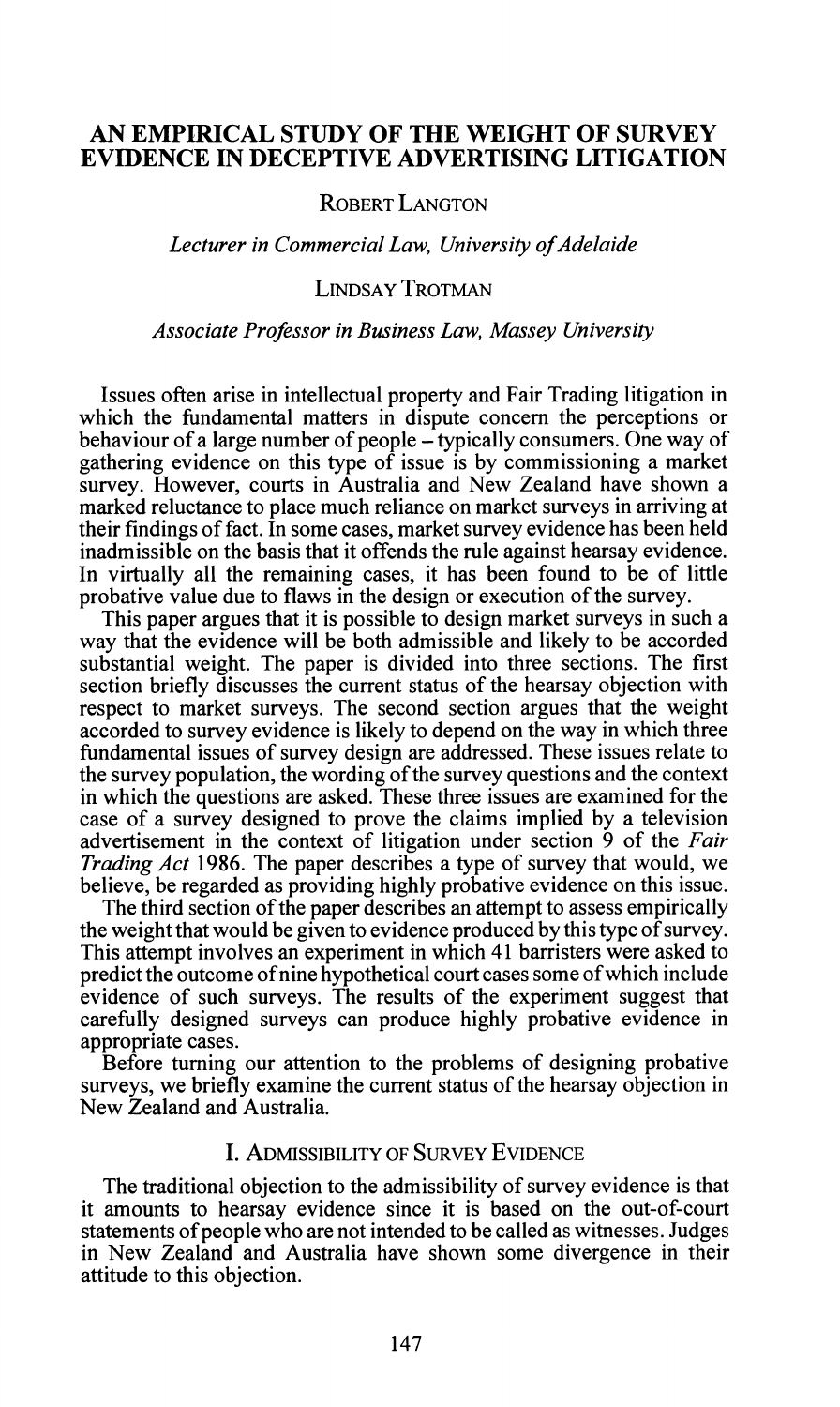The first reported case dealing with survey evidence in New Zealand is the decision of Mahon J in *Customglass Boats Ltd v SaIthouse Bros.'* The case concerned an action for "passing off" relating to the name "Cavalier" as applied to yachts and, as is usual in such cases, the plaintiff sought to prove that the name was associated in the minds of the yachting fraternity with yachts of its own manufacture. In an effort to do this, the plaintiff adduced evidence of a professionally conducted market survey. Although no objection was taken to the admission of the survey evidence at the trial, Mr Justice Mahon undertook an extensive review of the approaches to this issue in Canada, the United States and the United Kingdom.

His Honour noted that whether or not evidence amounts to hearsay depends upon the inference the court is being asked to draw from the evidence. In many instances, including the case before him, he felt that survey evidence would not amount to hearsay since it was not offered to prove the truth of the statements contained therein. Even if the evidence were categorised as hearsay, Mahon J would have been prepared to admit it under a well established exception to the hearsay rule as evidence tending to prove the public state of mind.

His Honour noted that in the United Kingdom, survey evidence had been accepted in trademark and patent litigation without any overt discussion as to the basis of its admissibility. He commented that:

Although the basis of admissibility does not appear to be overtly founded upon anything except established practice and procedure under the trademark and patent legislation, I can for myself see no objection to the classification of such evidence as either proving a public state of mind on a specific question, which is an acknowledged exception to the hearsay rule, or as proving an external fact, namely, that a designated opinion is held by the public or a class of the public, this not being a matter of hearsay at all.

This analysis of survey evidence as either not being hearsay or else falling within an established exception to the hearsay rule has been followed in subsequent cases in New Zealand.2

In the first reported decision in Australia, Bray C J described the survey evidence that had been offered at the trial as "not only hearsay, but double, perhaps even treble, hearsay".<sup>3</sup> With one limited exception, subsequent Australian cases have not seen any exception to the hearsay rule as permitting the admission of survey evidence.<sup>4</sup> The exception arose in *Shoshana Pty Ltd v 10th Cantanae Pty Ltd*,<sup>5</sup> where Burchett *J* was prepared to regard a survey commissioned for purposes unconnected with the litigation as falling within the state of mind exception to the hearsay rule. However, the fact that the survey was not commissioned specifically for the litigation was a crucial element in Burchett J's approach. He stated:

<sup>1 [1976] 1</sup> NZLR 36.<br>2 Mahon J's approach

Mahon J's approach has been approved by the High Court of New Zealand: *Klissers Farmhouse Bakeries Ltdv HarvestBakeries Ltd* [l985] 2 NZLR 129, *Auckland Regional Authorityv Mutual*  Rental Cars [1988] 2 NZBLC 103,041 and by the New Zealand Court of Appeal: *Bevan Investments Ltd v Blackball and Struthers (No. 2)* [1978] 2 NZLR 97. It has also been relied on in a "passing off" case in the United Kingdo Holland J admitted survey evidence on the apparently separate ground that it was offered as the basis for expert opinion evidence.<br>**3** *Hoban's Glynde Pty Ltd v Firle Hotel Pty Ltd* (1973) 4 SASR 504 which was an appeal from

the decision of the South Australian Licensing Court.<br>4 *Mobil Oil Corp v The Registrar of Trademarks* (1983) 51 ALR 735; *McDonald's System of Australia Pty Ltd v McWilliams Wines Pty Ltd* (1979) ATPR 40-136, (1979) AR 23

*<sup>5</sup>* (1988) 18 FCR 285.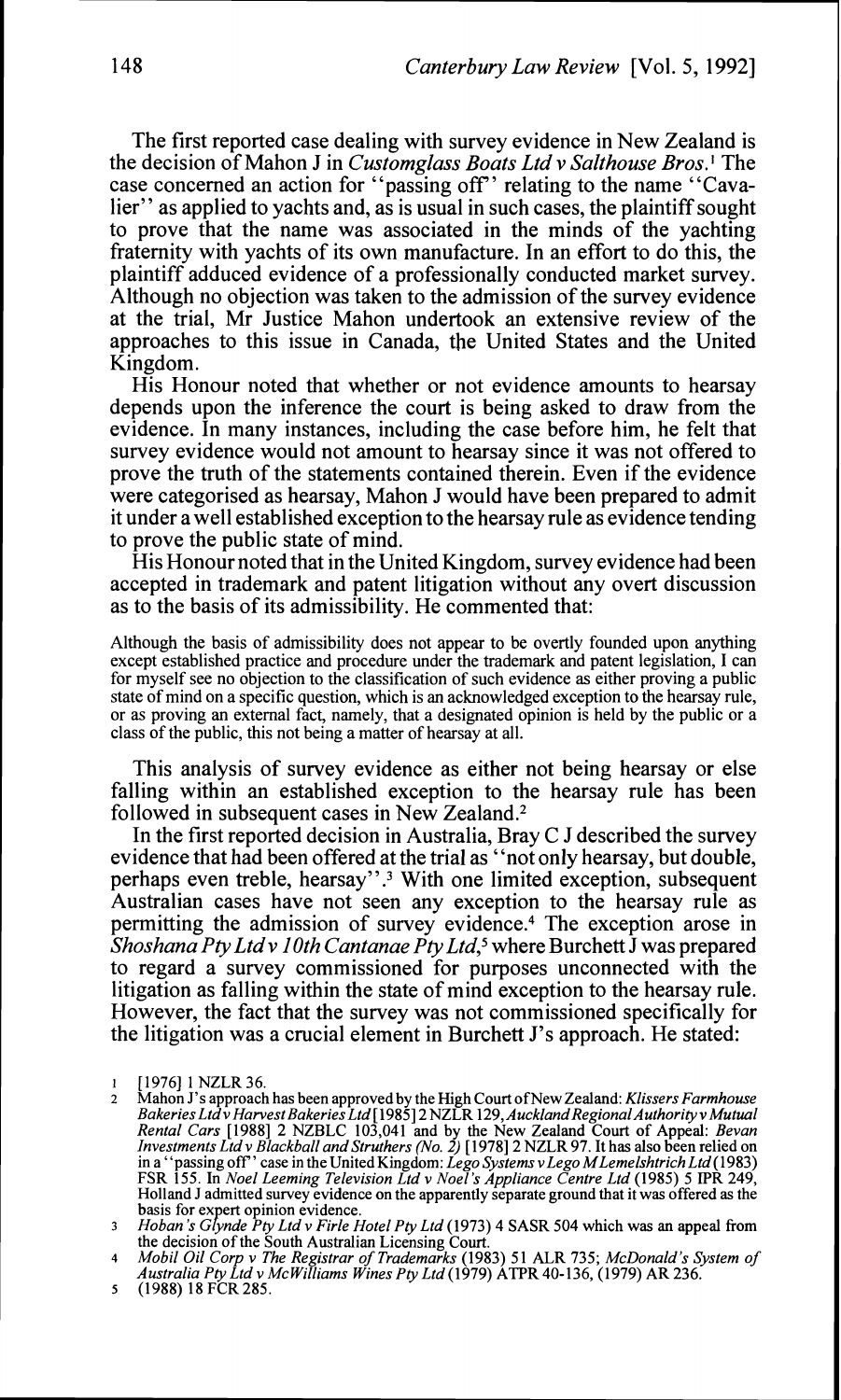If he had conducted the survey specifically for the purposes of the applicant's case, his evidence would not have been admissible.

Thus prior to *Arnotts v Trade Practices Commission*,<sup>6</sup> the hearsay objection remained a significant obstacle to the introduction of market survey evidence in Australia. The *Arnotts* case arose out of a merger between two biscuit manufacturers in Australia. It was alleged by the Trade Practices Commission that the merger would lead to Arnotts acquiring a dominant position in the biscuit market in contravention of s  $50(1)(b)$  of the *Trade Practice Act 1974* (Cth). Arnotts contended that the relevant market for the purposes of the competition analysis required under that section was not the biscuit market but the much larger "snack food" market in which Arnotts had only a small market share. In order to demonstrate that a wide variety of foods such as cakes, fruit, and muesli bars were substitutable for biscuits, Arnotts commissioned a survey by a professional market research **firm.** The survey involved interviews with 1200 members of the public carried out by 120 interviewers as part of a regular survey of consumer attitudes on behalf of a number of commercial clients.

At the trial, Beaumont J initially refused to admit the survey evidence in the absence of testimony from any of the interviewers. Arnotts then called three of the interviewers who each produced their own questionnaires and testified as to the manner in which the interviews had been conducted. Mr Justice Beaumont then exercised a discretion to admit the rest of the questionnaires on the basis of rule 0 33 r **3** of the *Federal Court Rules* which allows the Court to dispense with the rules of evidence where compliance would involve unnecessary or unreasonable expense or delay. Having admitted the evidence, Beaumont J found it of little weight mainly because, in his view, the questions were ambiguous and the interviewers were inadequately trained.

On appeal, the Full Federal Court endorsed Beaumont J's view that the evidence was worthy of little weight. However the Full Court took the opportunity to emphasise that the question of admissibility of survey evidence should not involve an analysis of whether the evidence amounts to hearsay. This view was based partly on the fact that the Court has a discretion to admit hearsay evidence and partly on the view that surveys sometimes provide the most reliable form of evidence of the matters sought to be proved. In the words of the Full Court:

However, it is not very profitable – at least in this Court – to spend time in determining whether a particular survey is hearsay evidence. Even if it is, the Court will have discretion under 0.33 1.3 to permit the evidence to be adduced. To call the persons who responded to the survey will almost always result in appreciable expense and delay. Given the existence of the discretion, it seems more sensible to concentrate attention upon the necessity for, and the reliability of, the survey evidence; rather than to worry about its compliance with rules regarding hearsay evidence which were developed before this type of problem arose.'

The effect of the *Arnotts* decision is that the issue of admissibility of survey evidence is now approached the same way in both Australia and New Zealand. This approach is to ignore technical objections based on the hearsay rule and to admit the evidence provided the survey can be shown to have been properly conducted. The approach was summarised by the Full Court as follows:

(1990) ATPR 41-061.

<sup>(1990)</sup> ATPR 41-061 at 51,807.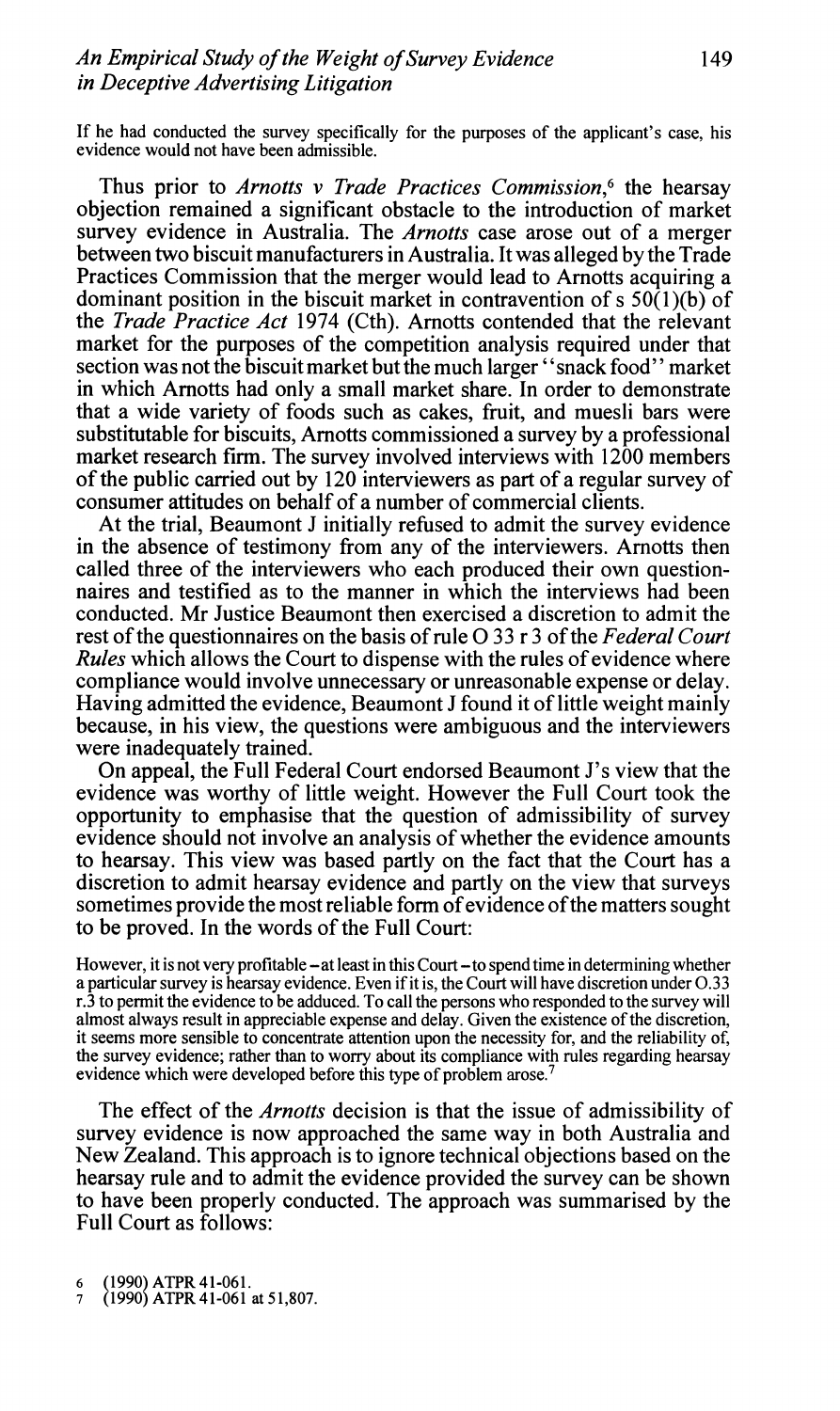But, in a civil case in which a market survey may cast light on relevant issues, it is desirable in principle to admit into evidence a report of a professionally conducted survey, upon proof that it has been satisfactorily conducted using relevant and unambiguous questions; and without requiring evidence from each of the participants.<sup>8</sup>

#### However, the Full Court was also careful to point out that the decision to admit survey evidence left open the issue of its probative value in the particular case. It stated:

We have already indicated our opinion that Australian law should follow the American lead in acknowledging that market survey evidence may play a useful role in cases such as the present. In doing so, we do not mean to suggest that survey evidence will always, or even usually, be decisive. It will merely be one element in the overall picture, its importance varying from one case to another.

While emphasising that the importance of survey evidence would vary from one case to another, the Full Court appeared to recognise the possibility that in some cases, survey evidence could be decisive. It is this possibility that inspired the research described below.

## **II. DECEPTIVE ADVERTISING LITIGATION**

This research aimed to investigate the possibility that survey evidence might prove decisive in litigation concerning the allegation that an advertisement constitutes "misleading or deceptive conduct'' in contravention of section 9 of the *Fair Trading Act* 1986 or equivalent legislation.<sup>10</sup> A variety of issues can arise in such litigation. These include:

- . whether the advertisement conveys the alleged representation
- whether the representation amounts to puffery
- whether the representation is true
- . whether the representation would cause loss to any party
- whether interim relief should be granted.

The scope of this paper is restricted to a consideration of the role that survey evidence might play with respect to the first of these issues whether the advertisement conveys the representation alleged by the plaintiff." Further, it is limited to cases where the representation is not explicitly stated in the advertisement but is alleged to be implied by it.

The question of whether an advertisement conveys an implied representation is one that seems to arise most often with respect to television commercials. Professor Preston has noted that most of the cases in which survey evidence has been introduced in the United States have concerned television commercials.'2 His explanation for this is as follows:

While nothing in the record discusses that point, an easy explanation is that television must produce most of the types of conveyed messages that require extrinsic evidence. Explicit meanings and obvious implied meanings require little or no such evidence, while non-obvious

**<sup>8</sup>** (1990) ATPR41-061 at 51,808.

<sup>9 (1990)</sup> ATPR 41-061 at 51,810.<br>10 Section 9 states: "No person shall, in trade, engage in conduct that is misleading or deceptive o Section 9 states: "No person shall, in trade, engage in conduct that is misleading or deceptive<br>or is likely to mislead or deceive". For present purposes, the section is identical to section 52(1)<br>of the *Australian Tra* 

the litigation although most cases concern applications for injunctions. **12** Preston I L "Extrinsic Evidence in Federal Trade Commission Deceptiveness Cases" [I9871 *Columbia Business Law Review 633.*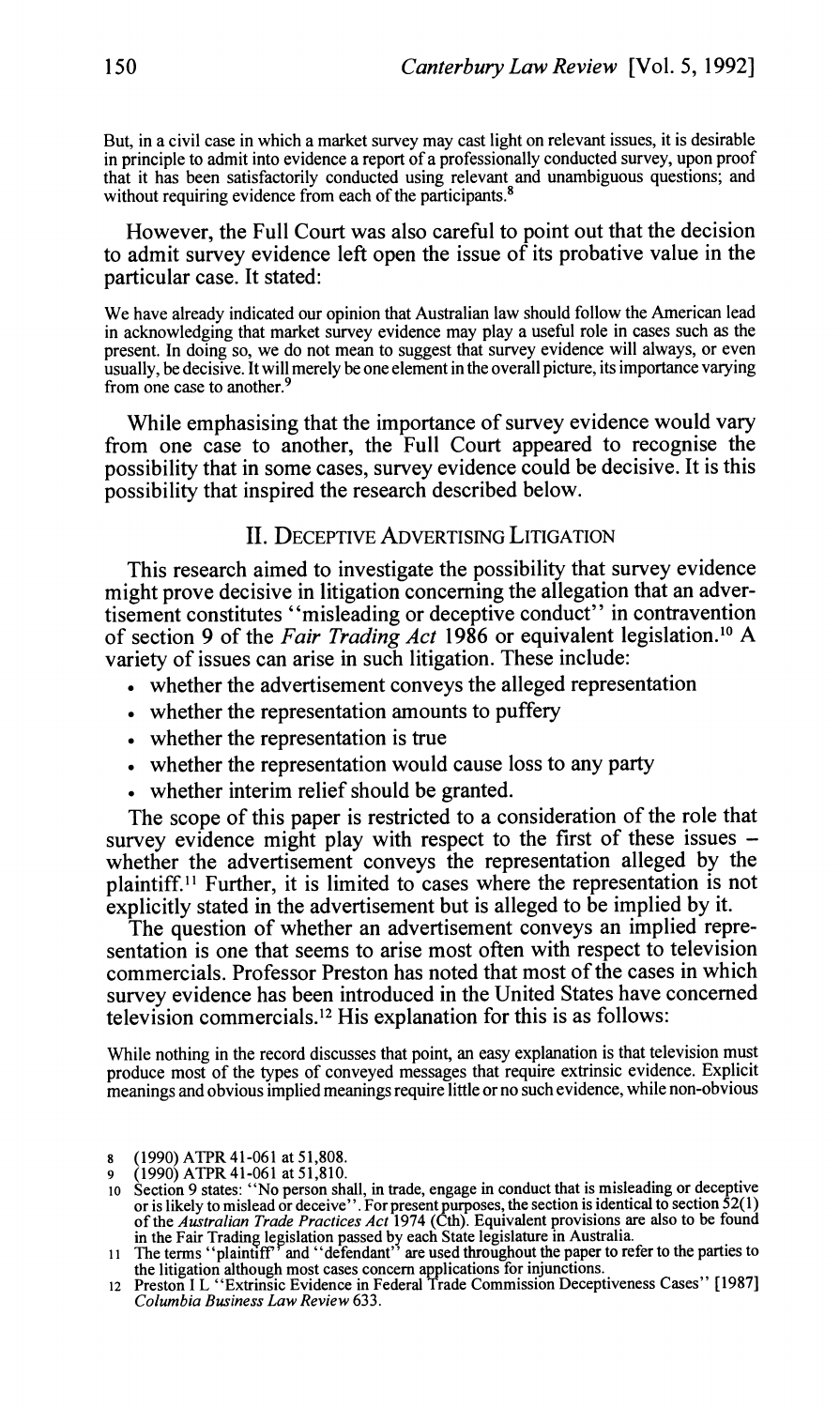implied meanings, which do, seem to occur far more often in television than in print or radio advertisements.

Given the American experience, this research focused on the probative value of surveys designed to prove the implied claims in a television advertisement.

# **III. THE DESIGN OF A PROBATIVE SURVEY**

In broad terms, the probative value of any evidence depends on the extent to which it is seen as directly addressing one of the factual matters in dispute and the extent to which it is seen as reliable. Both of these matters need to be considered in any attempt to design a probative survey for the type of issue identified above. The design of any survey requires addressing three fundamental questions:

i. Who should be surveyed?

ii. In what context should the questions be asked?

iii. What type of questions should be asked?

Each of these questions is discussed in turn below.

#### **i. Who should be surveyed?**

One of the most commonly cited descriptions of the steps the Court will follow in deciding section 9 cases suggests that the first step is for the Court to define the section of the public which is likely to be affected by the conduct complained of.14 Despite this statement, it is not clear who the Courts would see as the "class of persons likely to be affected" by a television advertisement.

One approach is to define this class as the general public on the basis that virtually everyone has some chance of being exposed to a television commercial. A second approach is to argue that only those people who actually see an advertisement can be affected by it. **A** third approach is to argue that only people who are potential purchasers of the advertised product should be included, since they are the only ones whose purchase behaviour could be affected by the commercial.15 A fourth approach might be to say that the most relevant group are those considered by the advertiser to be within its target market.16 In cases of "niche marketing", this might be a much narrower group of people than either those who actually see the advertisement or those who are potential purchasers of the product class.

In the absence of clear guidelines from the Courts, a practical solution to this problem is to define the population of interest as the general public. This approach reduces the risk of the Court rejecting the entire survey as irrelevant to its inquiry. It also allows the results of the survey to be broken down into any sub-groups the Court deems appropriate. In order to allow for this possibility, it would be advisable to use a reasonably large sample of about 1000 subjects.

<sup>13</sup> Ibid at 654. The term "extrinsic evidence" is used to refer to all types of evidence other than<br>that provided by the advertisement itself, which is referred to as "intrinsic evidence".<br>14 *Taco Company of Australia Pty* 

example, are generally made to all the world. This proposition stands, of course, unless the goods or services offered are not likely to be bought by one sector of the community'' Healy<br>D and Terry A, *Misleading and Deceptive Conduct*, CCH Australia, Sydney, 1991 para 426.<br>16 This group would, in some cases, be s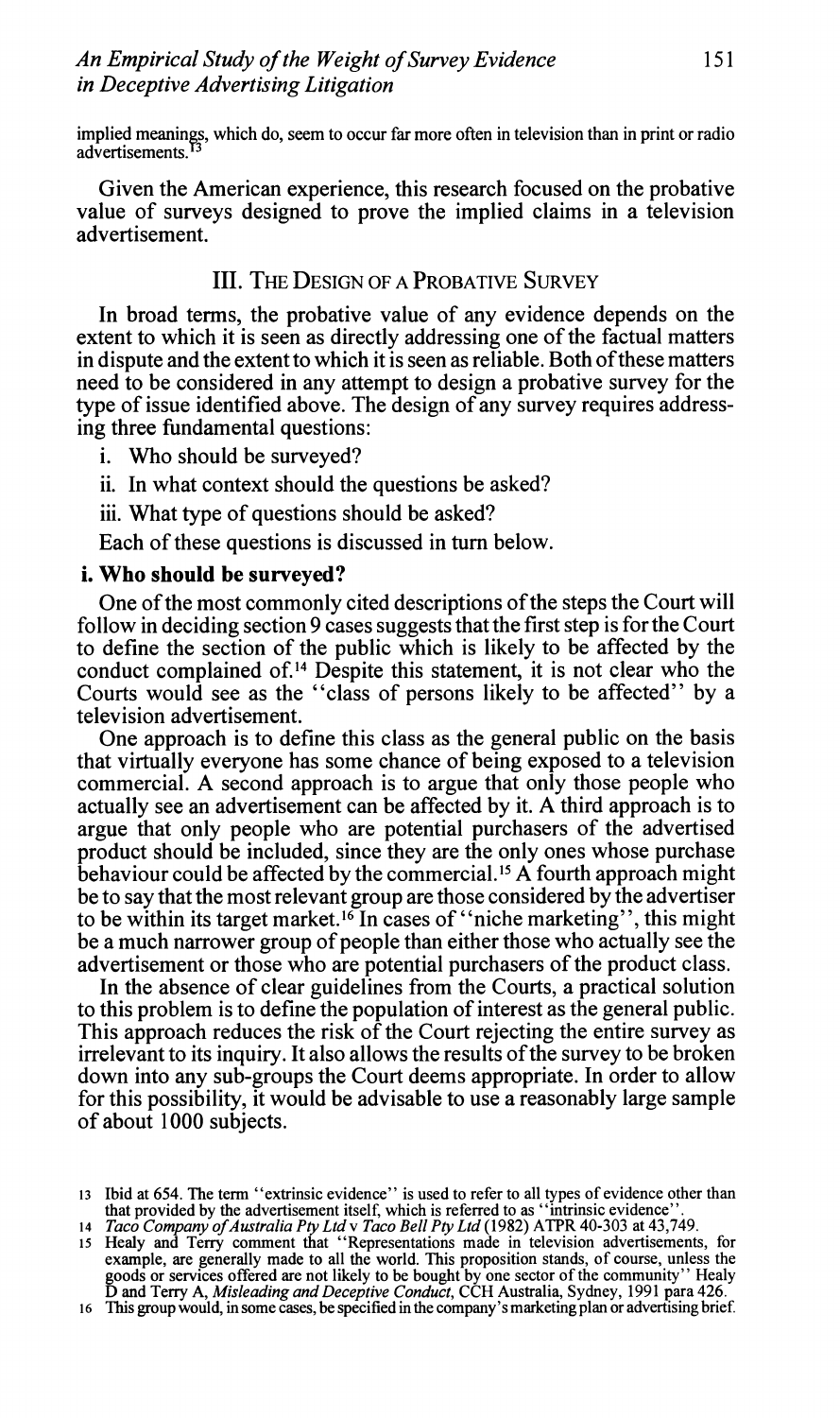#### **ii. In what context should the questions be asked?**

Tests of television commercials normally adopt one of two basic formats. The main differences between these are, first, whether the audience views the commercial under artificial or natural conditions and, second, whether the audience answers questions immediately after seeing the commercial or some time later.

In tests using natural viewing conditions, subjects watch the commercial at home in the normal way without any prior contact with the researchers. Within twenty four hours of the broadcast of the commercial, they are contacted by telephone and asked ifthey remember seeing the commercial. If they say they do, they are asked a series of questions about the contents of the commercial.

Tests using artificial viewing conditions are conducted in a theatre. The audience for each night is recruited to attend a preview of a televison programme in return for answering some questions about it. Recruitment procedures are designed to produce a representative sample from the city in which the test is conducted. Subjects are shown a television programme, and then five commercials. Immediately after each commercial, subjects fill out their responses to a page of questions about that commercial.

In the United States, judicial support can be found for each approach. However, tests using artificial viewing conditions are generally seen as more directly addressing the issue of the implied messages in a television commercial. This attitude is reflected in the following passage from the judgment in *American Home Products v Johnson* & *Johnson:* l7

Initially we were disposed to think that the G&R method of testing would be better, because the consumer saw the commercial in the normal context - viewing TV at home. However, the verbatims caused us to seriously doubt the reliability of this method, at least when the need was to find out how the consumer interpreted the advertisement's language, i.e. what the consumer took the message to be from the particular language used.

The G&R technique ... revealed ... how an ad for a familiar product seemed to leave its impact by triggering the viewer's past association with the product as well as by hooking the viewer's interest in the particular new advertising copy being aired. But we are not confident that the G&R technique really tested what message the consumer took from the language used as opposed to the broader issue of what mental processes viewers went through ...

We think that the format of the **AS1** [theatre] presentation was likely to cause the audience to attend to the programs and ads more closely and thus more accurately reflect what the average consumer who heard and saw the ad took the message(s) to be, although it probably less accurately reflects the real impact ... on the viewer.<sup>18</sup>

Tests using artificial viewing conditions and immediate questioning are seen as directly addressing the precise issue before the Court. In addition, they are probably seen as providing more trustworthy evidence. This is because tests conducted in a theatre obviate the need for interviewers. The evidence produced at the trial comprises the questionnaires filled in by the survey subjects. By contrast, tests in which subjects view the commercial at home demand the use of a group of telephone interviewers. Thus, the evidence produced at the trial is the interviewers' records of a number of telephone conversations.

The Courts have shown much concern over the potential for bias offered by inadequately trained and supervised interviewers.19 Bias could be

*American Home Products v Johnson & Johnson* 436 *F* Supp 785 (SDNY 1977). This case was decided under s 43(a) of the *Lanham Act* 1946 which allows a person to bring a civil action against a competitor's advertising on th

<sup>18</sup> American Home Products v Johnson & Johnson, above at 794.<br>19 See the comments of French J in State Government Insurance Corporation v Government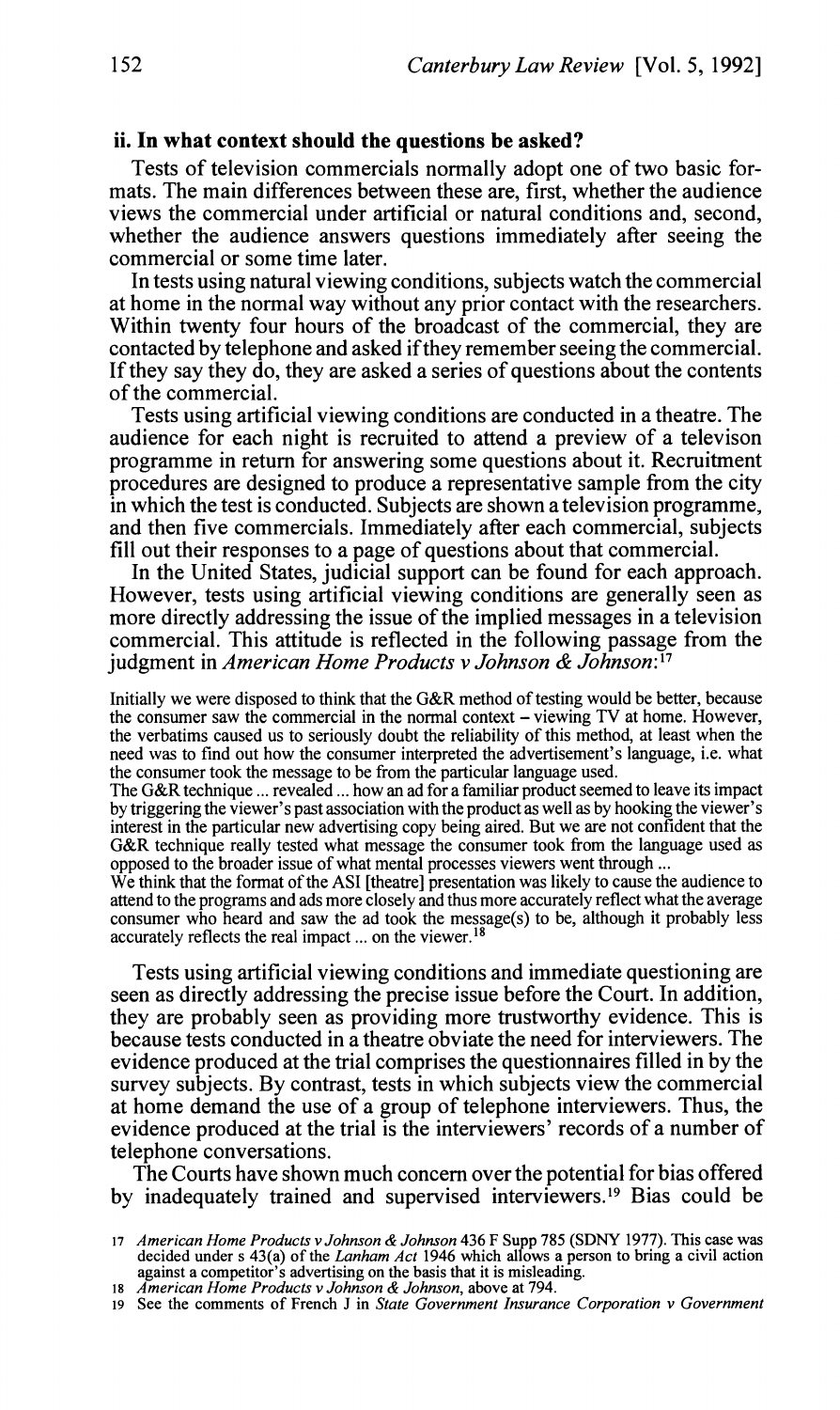introduced in the way interviewers read the questions and in the way they record the answers. This concern was one of the three reasons the Court held the survey evidence to be worthy of little weight in the *Arnotts* case.

In Australia, the artificial nature of the survey situation has sometimes been given as a ground for dismissing survey evidence. In *Interlego AG* v *Croner Trading Pty Ltd*:<sup>20</sup>

1 think the hypothetical situation which was created was so artificial as to make it quite a dangerous guide to what the reactions of actual shoppers purchasing Lego or Tyco products from the shelf of a supermarket or a toy shop might have been.<sup>21</sup>

#### Similarly, in *State Government Insurance Corporation v Government Insurance Ofice of NSW,22* French *J* stated:

The utility of the results is also limited by the fact that the survey sought to elicit responses and identify associations in a context removed from that of consumer decision-making connected with the acquisition of insurance and financial services. The associations tested by the first question arose in an artificial situation from which few, if any, useful inferences can be drawn about actual consumer reactions and decision-making.<sup>23</sup>

However, these statements were made in the context of cases concerning similar names or products and thus are of doubtful relevance to surveys designed to prove the claims implied by a television advertisement. On this issue, it is submitted that tests using artificial viewing conditions would probably be found more probative than those using natural viewing conditions.

#### **iii. What type of questions should be asked?**

Tests using artificial viewing conditions can include both open-ended and forced-choice questions. Open-ended questions are those where subjects are asked to respond in their own words such as "What do you think the advertisement is saying?". Forced-choice questions ask subjects to select their response from a range of predetermined options.

Two common problems with open-ended questions have been identified in Federal Trade Commission (FTC) decisions in the United States. The first is that categorising the responses is an inherently subjective and somewhat arbitrary process.<sup>24</sup> The second problem is that open-ended questions tend to elicit only the central theme of the commercial which may not be the focus of the litigation.

In the *Wonder Bread* case,<sup>25</sup> viewers were asked "What is the most important thing that the commercial told you about Wonder Bread?" Despite the fact that only 50 out of 789 responses suggested that Wonder Bread induces remarkable growth, the Commission held that the survey

Insurance Office of NSW (1991) ATPR 41-1 10 at 52,697.

**<sup>20</sup>**(1991) ATPR 41-124, Sheppard J felt unable to place any weight on the survey evidence adduced in that case largely because, in his view, the circumstances in which the questions were<br>asked were too artificial. Subjects were approached leaving a supermarket. They were shown<br>a sample of the defendant's produc **21 Depard J refused to place any weight on this evidence.**<br>21 **Ibid at 52,835.** 

**<sup>22</sup>** (1991) ATPR 41-1 10.

<sup>24</sup> For a dramatic illustration of the arbitrariness of the process see the criticisms of French J in *State Government Insurance Corporation v Government Insurance Office of NSW* (1991) ATPR 41-110 at 52,692. The FTC has usually demanded that all the responses be available for its perusal and has sometimes undertaken its own categorising: *Bristol-Myers* 102 FTC 21 (1 983). **25 17T** *Continental Baking Co* 83 *FTC* 865 (1973).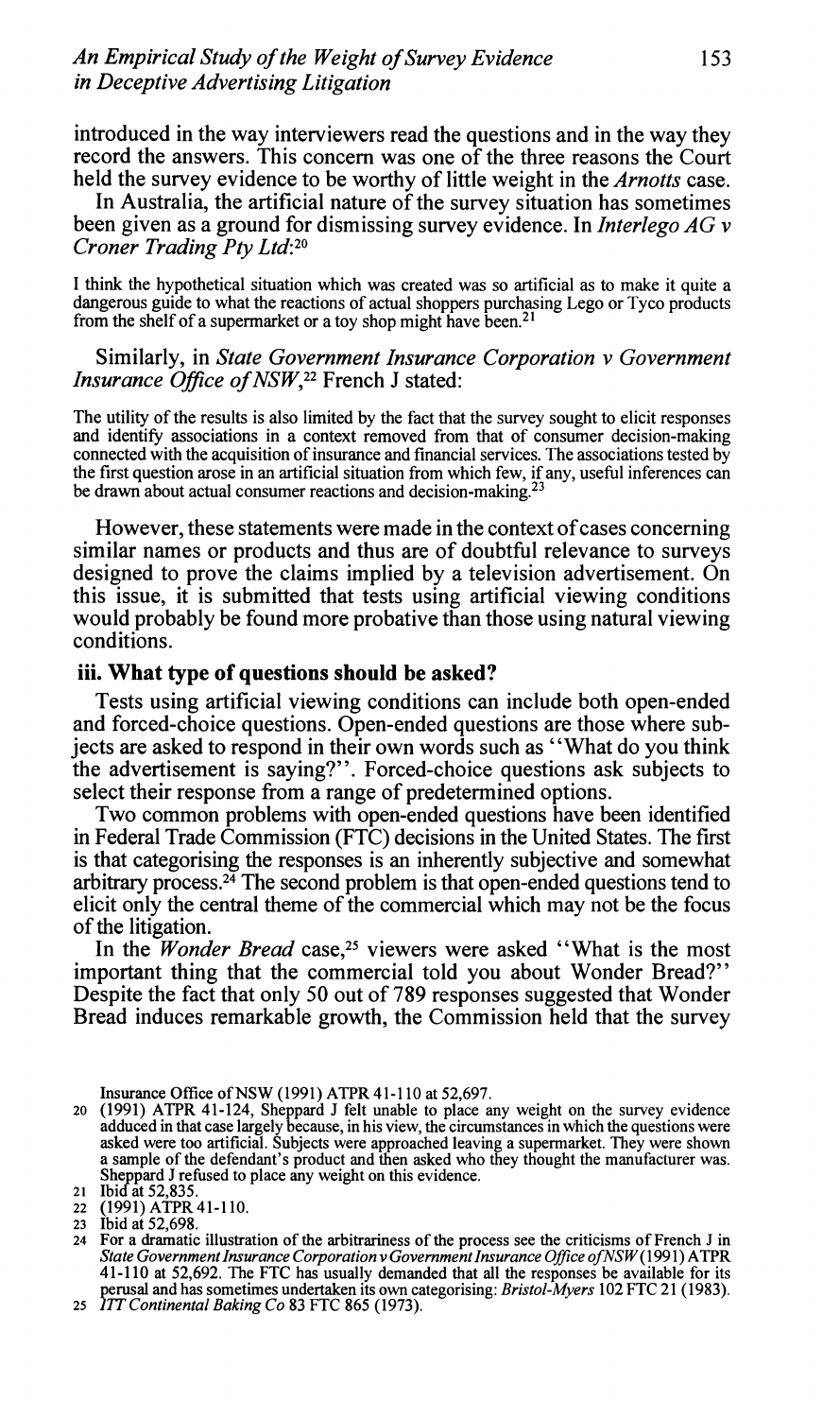was not inconsistent with their conclusion that this claim was implied. In the Commission's view:

The questions were not designed and would not be likely to elicit consumers' perception of the latent or implied messages contained in the advertising such as those challenged in the complaint. Rather, the questions asked were designed to and usually only elicited the interviewee's recall of the explicit message projected by the advertisement.<sup>26</sup>

Similarly, in *American Home Products*,<sup>27</sup> the Commission stated:

It is accepted in marketing research that an open-ended question is not representative of everything stored in subjects' minds ... Open-ended questions lead most subjects to play back only one theme or point ... Respondents will play back the dominant theme or primary impression and having done that, will stop.28

Some of the problems associated with open-ended questions can be overcome by using forced-choice questions. Such questions can be designed to correspond to the exact allegation under investigation and the problem of categorising individual answers is avoided. However, forcedchoice questions have been criticised as encouraging guessing<sup>29</sup> and as being ambiguous.<sup>30</sup> In addition, the way in which the response options are formulated has often been seen to bias the results.

In *Rhodes Pharmacal*,<sup>31</sup> subjects were asked whether certain advertisements meant that Imdrin would provide relief from the pain of arthritis and rheumatism or whether they meant that it would provide a cure for these ailments. Only 9% of subjects indicated the latter option which corresponded to the FTC's allegation, but the Commission held that:

**<sup>A</sup>**survey implying that the advertisements either represented a cure or represented pain relief was improperly designed to determine if they did not represent both.32

A similar criticism was made of the range of response options in the Firestone case. Consumers were asked which of four statements came closest to what they thought an advertisement said. Fifteen percent indicated the option corresponding to the allegation. However, the Commission felt that the structure of the question prevented subjects indicating that they had perceived more than one of the statements.<sup>33</sup>

On the issue of whether forced-choice questions are seen to provide more probative evidence than open-ended questions, Professor Preston comments:

... **A** definitive conclusion is difficult. however. because the evident superioritv of well-constructed forced-choice questions is offset by their scarcity, owing both to the need to customize them to the specific situation (with consequent extra cost), and to the problems of constructing

- 
- *31 Rhodes Pharmacal Co* 49 FTC 263. Consumers were asked which of four statements came closest to what they thought an advertisement said. Fifteen percent indicated the option corresponding to the allegation. However, the Commission felt that the structure

<sup>26</sup> Ibid at 977. 27 *American Home Prods* 98 FTC 136.

<sup>28</sup> Ibid at 415.

<sup>29</sup> See the detailed discussion of this issue in *State Government Insurance Corporation v* 

<sup>30</sup> The ambiguity of the questions was one of the main reasons the survey evidence was given little weight in the Arnotts case: Arnotts Ltd v Trade Practices Commission (1990) ATPR 41-061 at 51,809.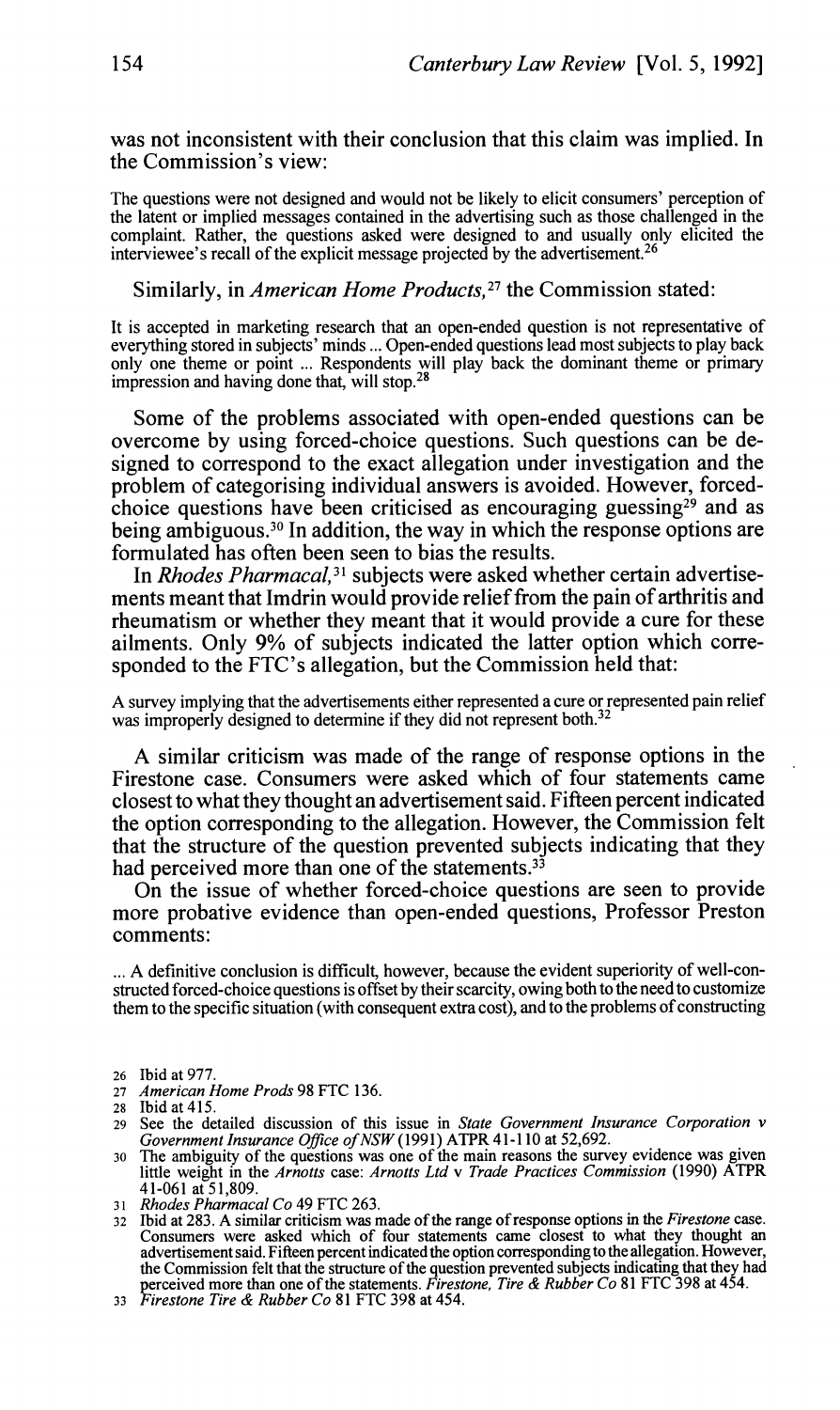**them adequately. Thus, although good forced-choice questions may be better, they often are not available.34** 

One type of forced-choice question that avoids the need for customisation is a question of the form: "Is the advertisement claiming that  $X$ ?" where X corresponds to each claim alleged to be implied by the advertisement. A simple range of response options, such as "Yes", "No" or "Don't Know", could be provided for such a question. A possible objection to this type of question  $-\theta$  that it is a leading question  $-\theta$  is discussed in the final section of the paper.

# **IV. AUDIENCE REACTION TESTS**

Based on the above discussion, it is tentatively concluded that the most probative type of survey with respect to the issue of whether a television commercial conveys an implied claim would be one that has the following features:

- . The subjects for the survey are approximately **1000** people who are selected so to be representative of the general population in the region where the commercial is broadcast.
- Subjects are shown the advertisement in a theatre and asked to respond to written questions immediately afterwards.
- The questions asked are of the form "Is the advertisement claiming" that  $\hat{X}$  ?" where X corresponds to each representation alleged to be implied by the advertisement.
- Subjects are asked to select one of three possible options in response to each question: "Yes", "NO" or "Don't know".

In the remainder of this paper, the term "audience reaction test" is used to refer to a survey having these features. Analysis of such a survey would involve simply calculating the percentage of subjects who selected each of the three possible response options for a particular question. The term "ART score" is used in the remainder of this paper to refer to these percentages. This acronym stands for Audience Reaction Test score.

Using this terminology, it is tentatively concluded that ART scores – the results of audience reaction tests - would provide the most probative form of survey evidence with respect to the issue of the implied claims conveyed by a television commercial. This tentative conclusion raises two questions:

- . How much weight would be accorded to evidence of ART scores in litigation under section **9** of the *Fair Trading Act* **1986?** -
- Is our tentative conclusion correct or would some other type of survey provide more probative evidence?

Both of these questions are empirical questions. The first is concerned with the impact of ART scores compared to all other (non-survey) types of evidence which could be adduced on the same issue. The second question is concerned with the impact of ART scores compared to other types of survey evidence which could be adduced. The remainder of the paper describes an empirical method of addressing these two questions.

**<sup>34</sup> Preston I L, "Extrinsic Evidence in Federal Trade Commission Deceptiveness Cases''** [I9871 *Columbia Business Law Review* 633 **at** 667.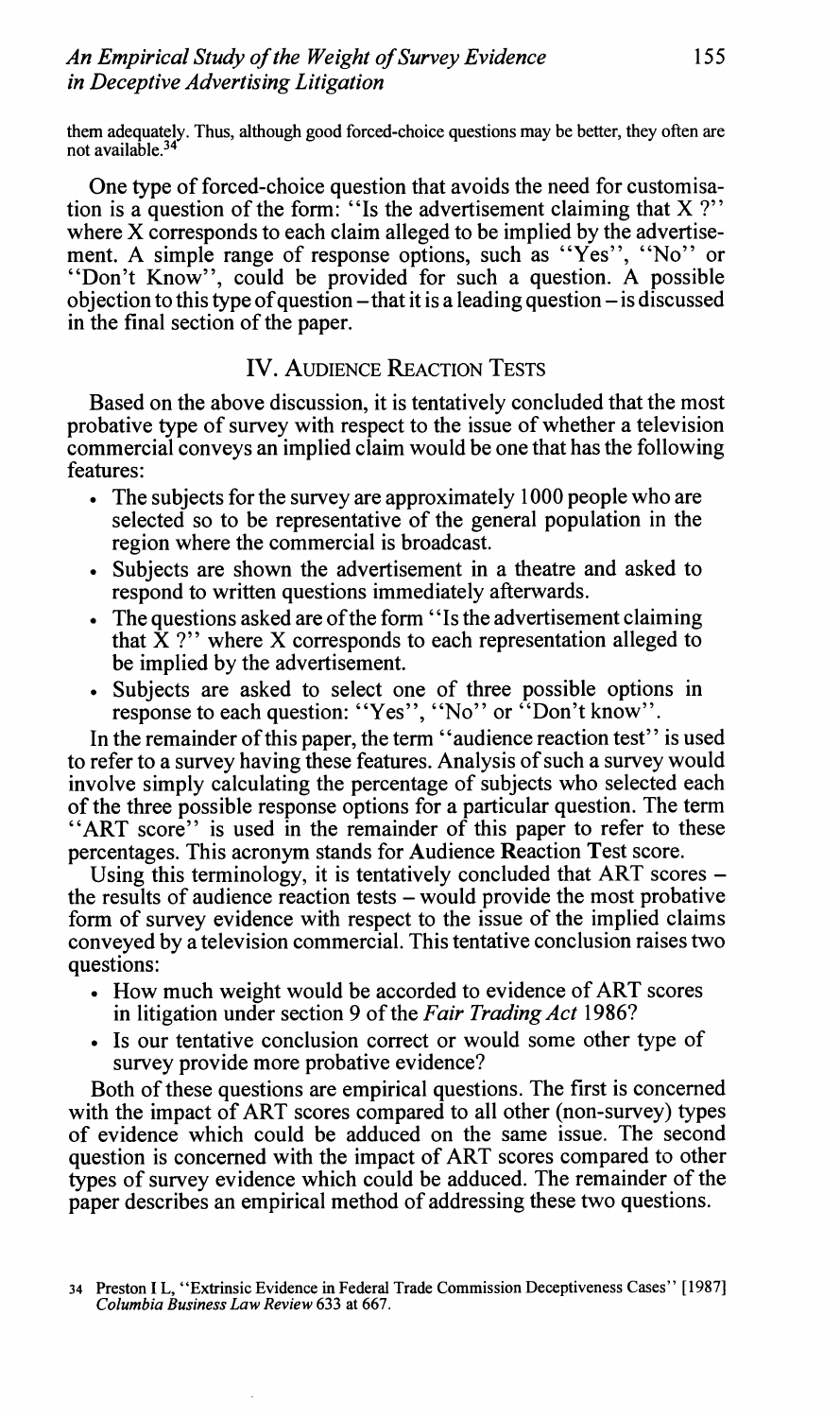### V. AN EMPIRICAL METHOD OF ESTIMATING THE PROBATIVE VALUE OF ART SCORES

The method devised with respect to the first question involved an experiment in which expert barristers were asked to predict the outcome of hypothetical court cases.35 Forty-five barristers with experience in trade practices litigation were invited to participate.<sup>36</sup>

Participants watched a video tape containing nine hypothetical court cases each involving the allegation that a television advertisement constituted "misleading or deceptive conduct". After each case, they were asked to estimate the likelihood of the advertisement being found to contravene section 9 of the *Fair Trading Act* on the basis of certain assumptions.

Two standard assumptions were provided for every case. The first specified the claim alleged to be conveyed by the advertisement. The second was an admission by the defendant that, if this claim was made, it would be false. The assumptions were designed so that the only matter in dispute was whether the advertisement conveyed the implied claim alleged by the plaintiff.

For the first three cases, only the standard assumptions were included. The first case (British Airways) was used to familiarise participants with the way in which the cases would be presented. This involved first showing the commercial, then stating the two standard assumptions, then showing the commercial again and finally inviting participants to estimate, on the assumptions provided, the probability that the advertisement would be found to contravene section 9 of the *Fair Trading Act.* In estimating this probability, participants were asked to select a number between zero and ten according to the following scale.

| Certain, practically certain | (99 in 100)           | $\Omega$ |
|------------------------------|-----------------------|----------|
| Almost sure                  | $(9 \text{ in } 10)$  | 9        |
| Very probable                | $(8 \text{ in } 10)$  |          |
| Probable                     | $(7 \text{ in } 10)$  |          |
| Good possibility             | $(6 \text{ in } 10)$  | 6        |
| Fairly good possibility      | $(5 \text{ in } 10)$  |          |
| Fair possibility             | $(4 \text{ in } 10)$  | 4        |
| Some possibility             | (3 in 10)             |          |
| Slight possibility           | $(2 \text{ in } 10)$  | 2        |
| Very slight possibility      | $(1 \text{ in } 10)$  |          |
| No chance, almost no chance  | $(1 \text{ in } 100)$ |          |

Following the first three cases, the way in which audience reaction tests are conducted was explained to participants.

Next, three cases were presented in which, in addition to the two standard assumptions, a third assumption was included to the effect that the judge had admitted evidence of audience reaction tests. The first of these cases (Reach toothbrushes) was used to familiarise participants with the way in which evidence of audience reaction tests would be presented. After the advertisement had been shown and the two standard assumptions had been presented, a third assumption was provided which specified the wording of the survey question asked and the percentage of survey subjects

<sup>35</sup> The barristers selected were all those who had appeared as counsel in at least one case concerning the application of section 9. Given the short time in which the section had been in force in New Zealand, only 45 barristers qualified for inclusion in the study. 36 Of these 41 agreed to participate in the study.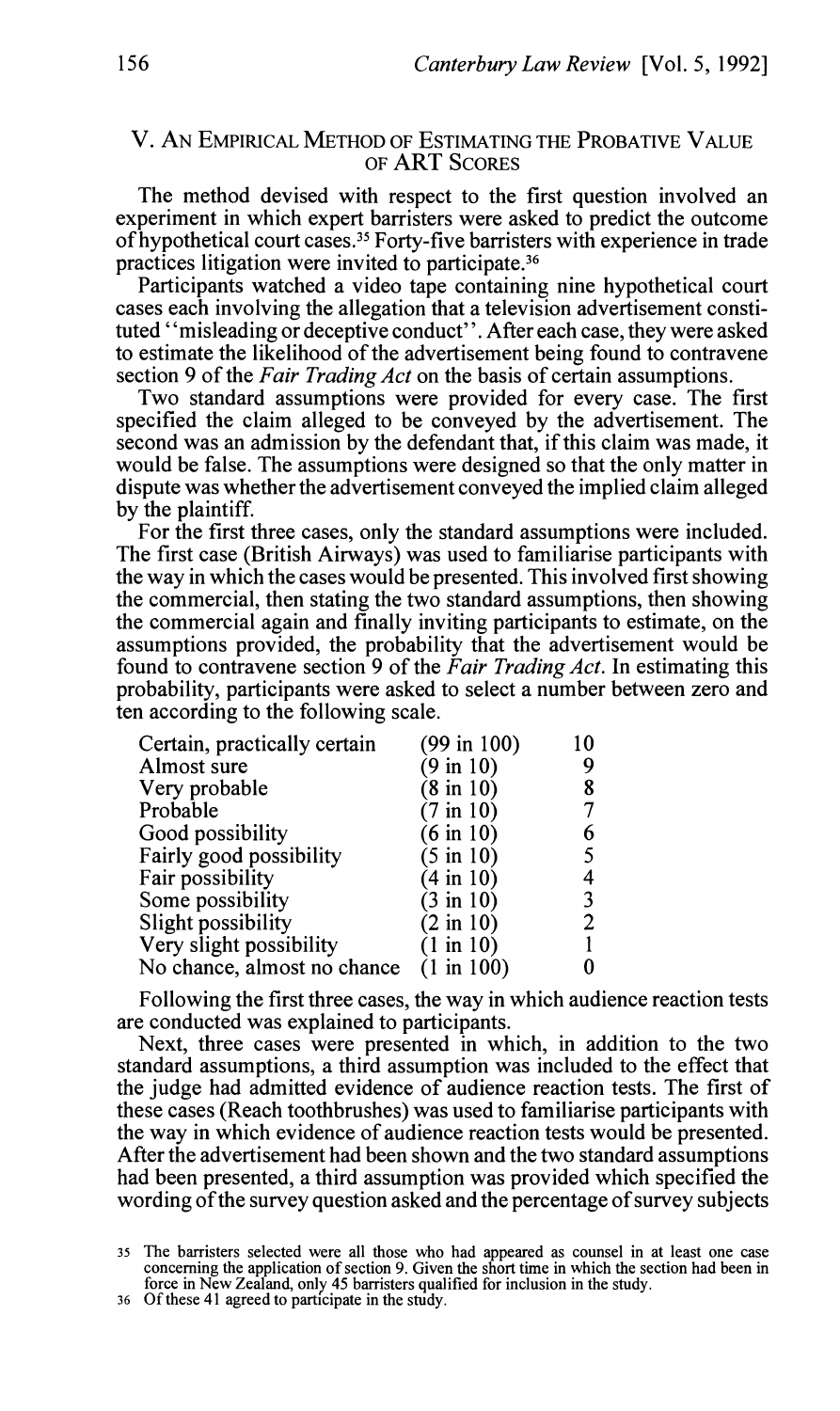who selected each of the three response options. Then the commercial was shown again, and participants were asked for their prediction of the probable outcome in the usual way.

The ART scores presented in these three cases were constructed by the researchers for the purposes of the experiment. The ART scores were one of the following possible scores:<sup>37</sup>

|                | Yes | No  | Don't know      |
|----------------|-----|-----|-----------------|
| "Low score"    | 5%  | 65% | 30%             |
| "Medium score" | 35% | 35% | 30%             |
| "High score"   | 65% | 5%  | 30 <sub>%</sub> |

For the last three cases, participants were asked to estimate the likely outcome twice, under two different scenarios. In the first scenario only the standard assumptions were included. Once the initial estimates were obtained, a third assumption giving evidence of ART scores was introduced and a second estimate requested.

The 41 participants were randomly assigned to one of three groups (Tapes A, B or C). The video tapes watched by members of each group were identical except in one important respect. The order of the cases was different for each group. The order of the cases on each tape and the assumptions provided for each case are shown below.

| <b>Assumptions</b>                   | Tape A             | Tape B             | Tape C             |
|--------------------------------------|--------------------|--------------------|--------------------|
| 1. Standard                          | <b>British Air</b> | <b>British Air</b> | <b>British Air</b> |
| 2. Standard                          | Simpson            | Mitsubishi         | Simpson            |
| 3. Standard                          | Honda              | Pine'o Cleen       | Honda              |
| 4. Medium ART                        | Reach              | Reach              | Reach              |
| 5. Low ART                           | Mitsubishi         | Simpson            | Pine 'o Cleen      |
| 6. High ART                          | Pine'o Cleen       | Honda              | Mitsubishi         |
| 7. A Standard<br><b>B</b> High ART   | Panadol            | Palmolive          | Toyota             |
| 8. A Standard<br><b>B</b> Medium ART | Palmolive          | Toyota             | Panadol            |
| 9. A Standard<br><b>B</b> Low ART    | Toyota             | Panadol            | Palmolive          |

The reason for varying the order of the cases was to enable a comparison to be made between those predictions which were based on evidence of ART scores and those made without such evidence. For example, in the Pine'o Cleen case, the predictions of barristers in Group B were based on only the two standard assumptions, those in Group A, on evidence of a high ART score and those in Group C on evidence of a low ART score.

After predicting the outcome of the nine hypothetical cases, participants were asked to assess whether a number of changes to the design of the survey would affect the probative value of the evidence. This part of the

37 The labels "low", "medium" and "high" were not included on the tapes.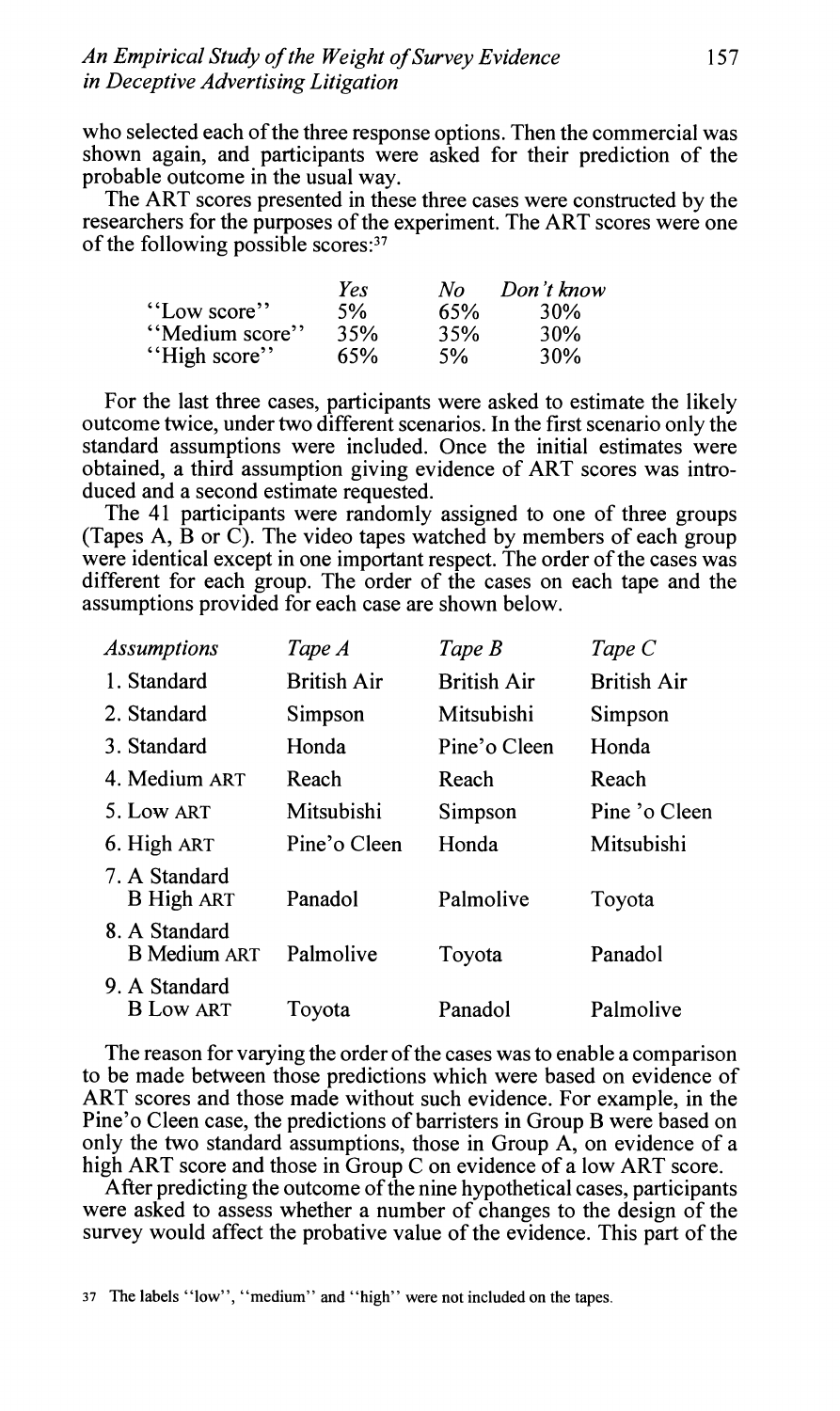study aimed to address the second question which was whether some other type of survey might provide more probative evidence than ART scores.

#### VI. **RESULTS** OF THE STUDY

The results for four of the first six hypothetical cases are shown on the following pages in the form of bar charts.38

In these charts, the horizontal axis corresponds to the probability scale used by participants in making their estimates of the likelihood of the plaintiff succeeding. According to this scale, an estimate of zero represents the view that there is "no chance or almost no chance" of the advertisement being found to constitute misleading or deceptive conduct while an estimate of ten corresponds to the view that it is "certain or practically certain" that the Court would find the advertisement deceptive.

The vertical axis on each chart shows the number of barristers who selected each point on the scale.

For each case, the estimates of each group are shown separately. This is because the assumptions on which the estimates were based depended on the tape viewed. Where the predictions were based on only the two standard assumptions, this is denoted by the phrase "No ART score". Where ART score evidence was included, the value of the ART score is indicated.

As can be seen from the results of these four cases, **39** there was a large variation between barristers' estimates of the probability of the Court finding each advertisement deceptive. This was so even for estimates based on identical assumptions. It was realized that this variation would mean that the influence of ART score evidence would be found to be statistically significant only where the evidence had a dramatic effect on the esti $m\$ {ates}.<sup>40</sup>

In an attempt to distinguish the variation due to evidence of ART scores from the variation due to differences between barristers, the last three cases41 required each barrister to predict the outcome both before and after being informed of the ART score evidence.

All participants made their initial estimates based only on the standard assumptions. They were then provided with the ART score evidence and asked to make a second estimate. As with the first four cases, the value of ART score depended on the tape viewed.

The results for these last three cases are presented in a slightly different format. The horizontal axis of the bar charts shows the *difference* between the first and second estimates of each participant. If a participant did not change his or her estimate after ART score evidence was introduced, this is shown as zero. If the second estimate was two points lower on the probability scale than the first, this is shown as minus two.

<sup>38</sup> AS mentioned above, the first and fourth cases were not true test cases, but were included for

<sup>39</sup> See below, pp 159-162.

<sup>40</sup> This, in fact, proved to be the case. Using a single factor analysis of variance test on all the estimates for the four cases. the ART score evidence was found to have a statistically significant impact on the estimates  $(p < 0.01)$ .

<sup>41</sup> See below, pp 163-165.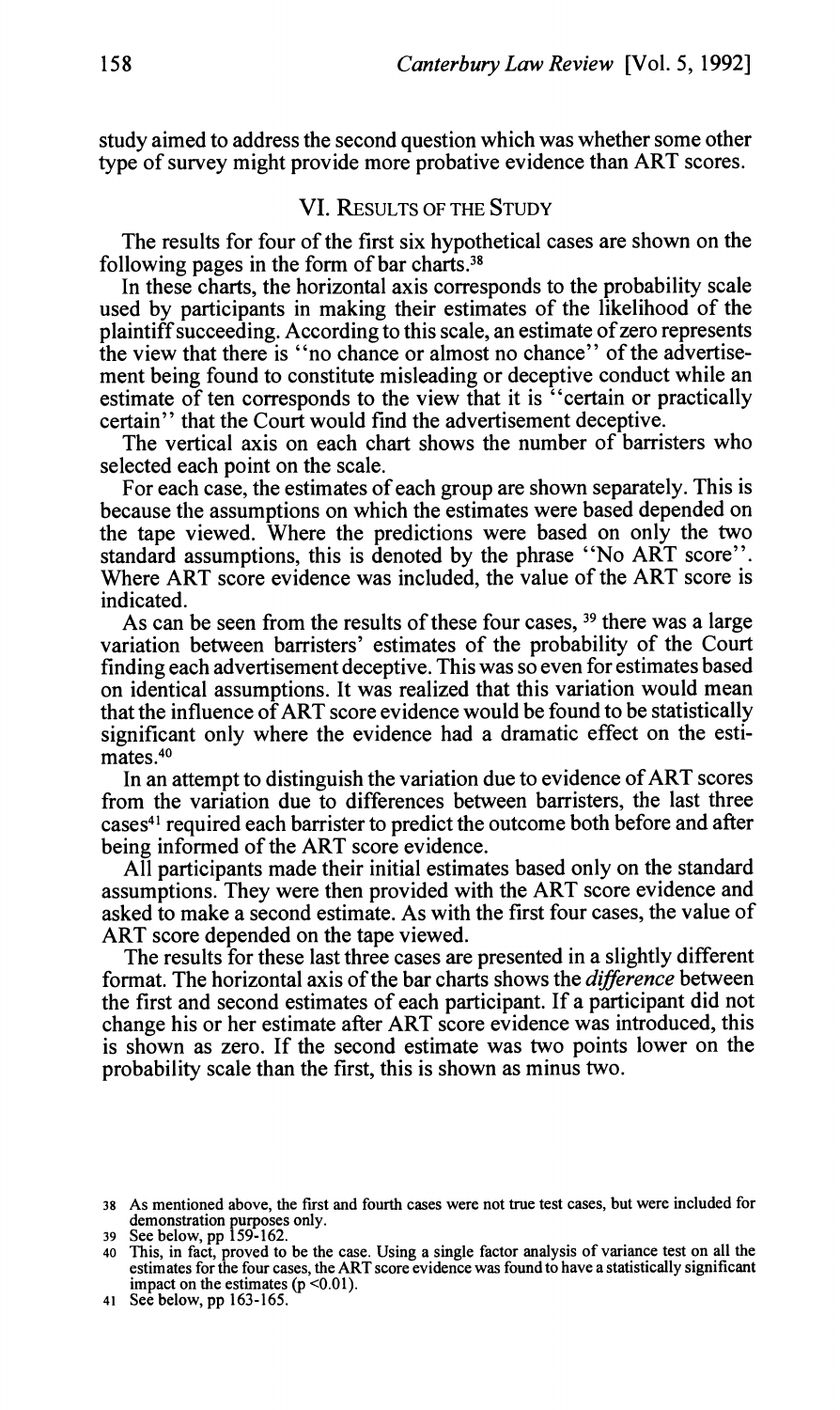#### **SIMPSON CASE**

In this example, Tapes A and C contained only the two standard assumptions.

The first assumption alleged that the advertisement conveyed the representation that *the Simpson Acquarius is the only washing machine of its size where the bowl is top suspended.* The second assumption admitted this representation would be false.

Tape B contained an additional assumption providing evidence of a Low ART score.

The predictions obtained from barristers who watched each tape are shown below.

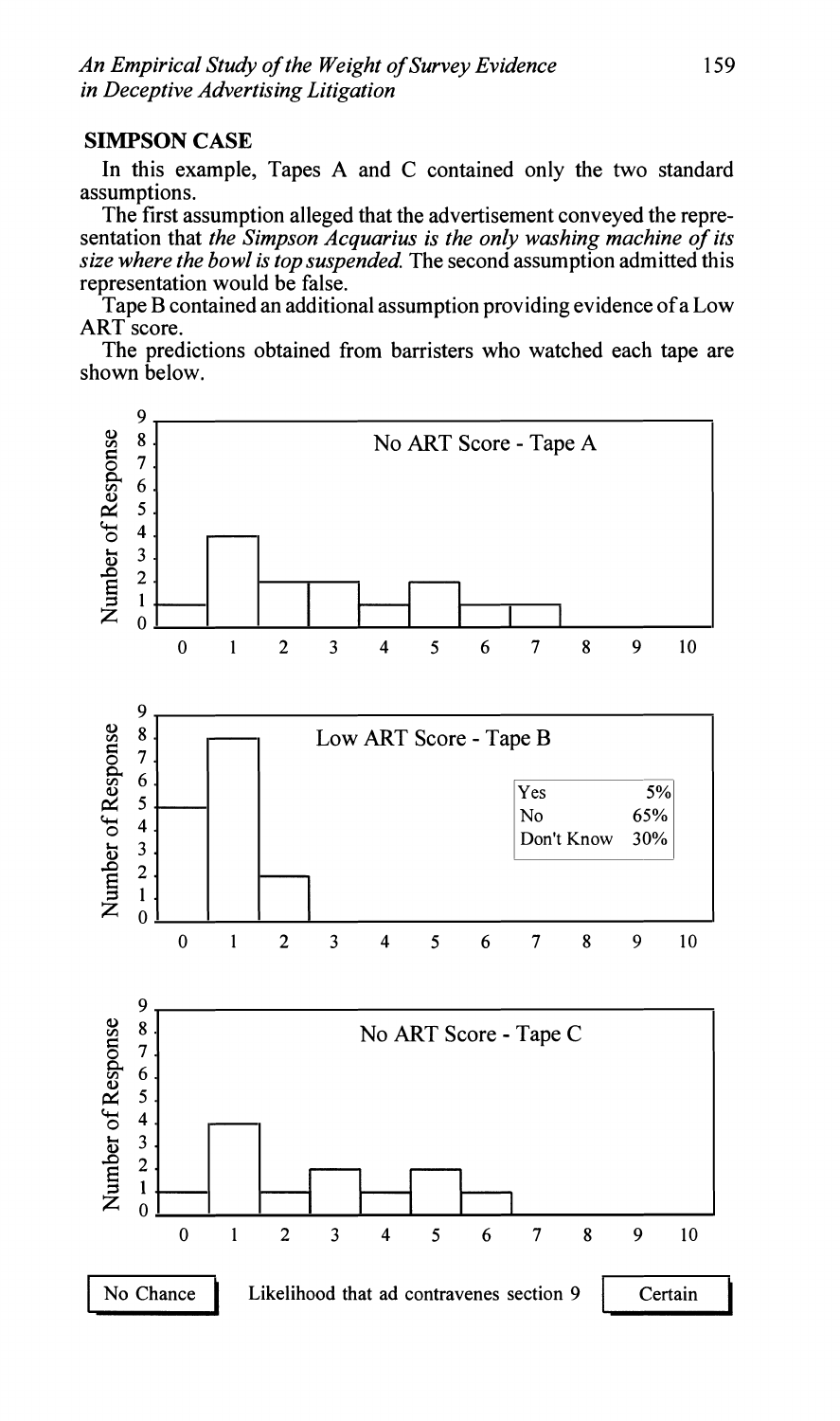# **HONDA CASE**

In this example, Tapes A and C contained only the two standard assumptions.

The first assumption alleged that the advertisement conveyed the representation that *the Honda Concerto is the only hatchback in which the noise level does not exceed 65 decibels when driven at 100 kms/hr.* The second assumption admitted this representation would be false.

Tape B contained evidence of a High ART score.

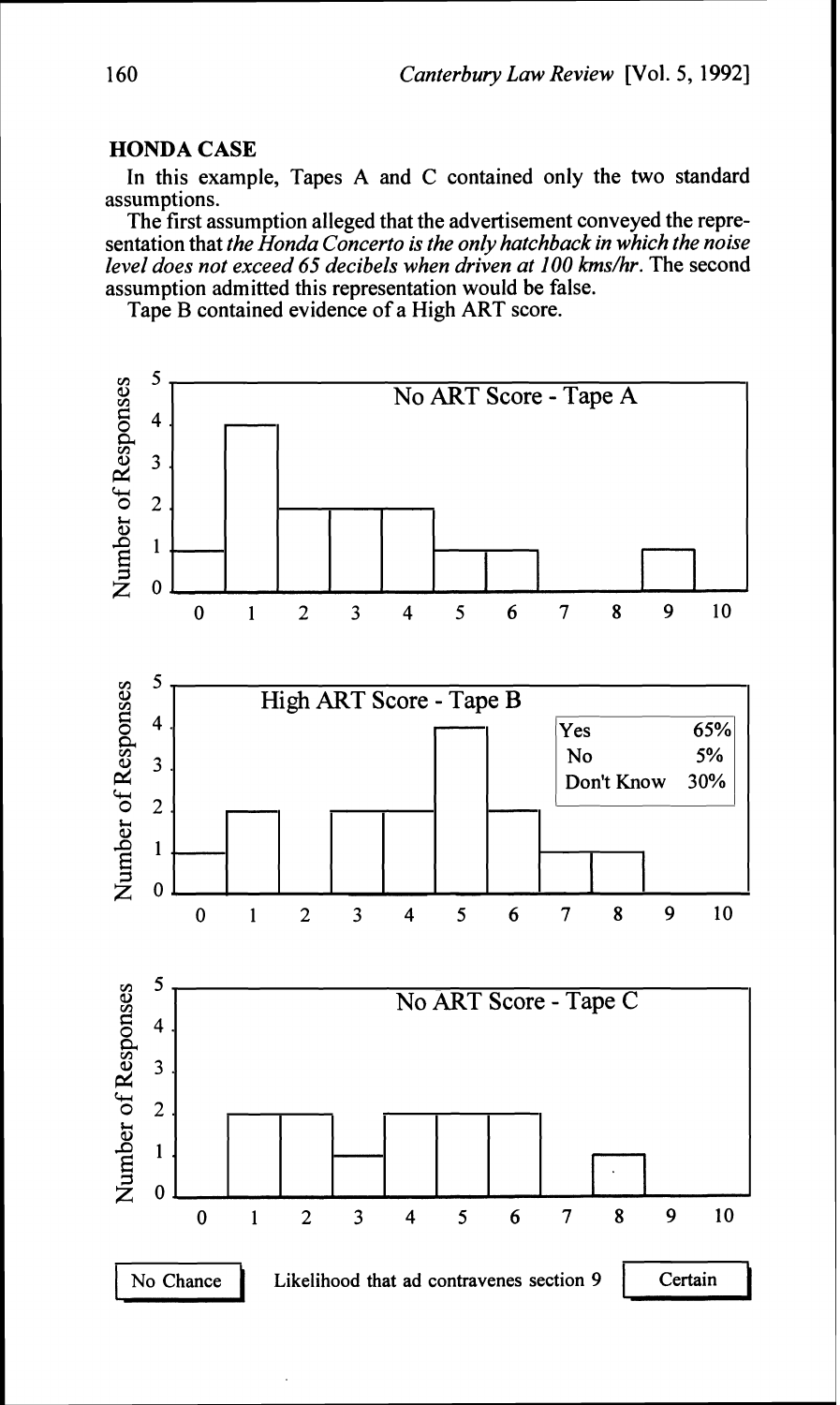# **PINE'O CLEEN CASE**

In this example, Tape B contained only the two standard assumptions. The first assumption alleged that the advertisement conveyed the representation that *more Pine* 'o *Cleen is sold in a year than any other brand of disinfectant.* The second assumption admitted this representation would be false.

Tape A contained evidence of a High ART score, while Tape C included evidence of a Low ART score.

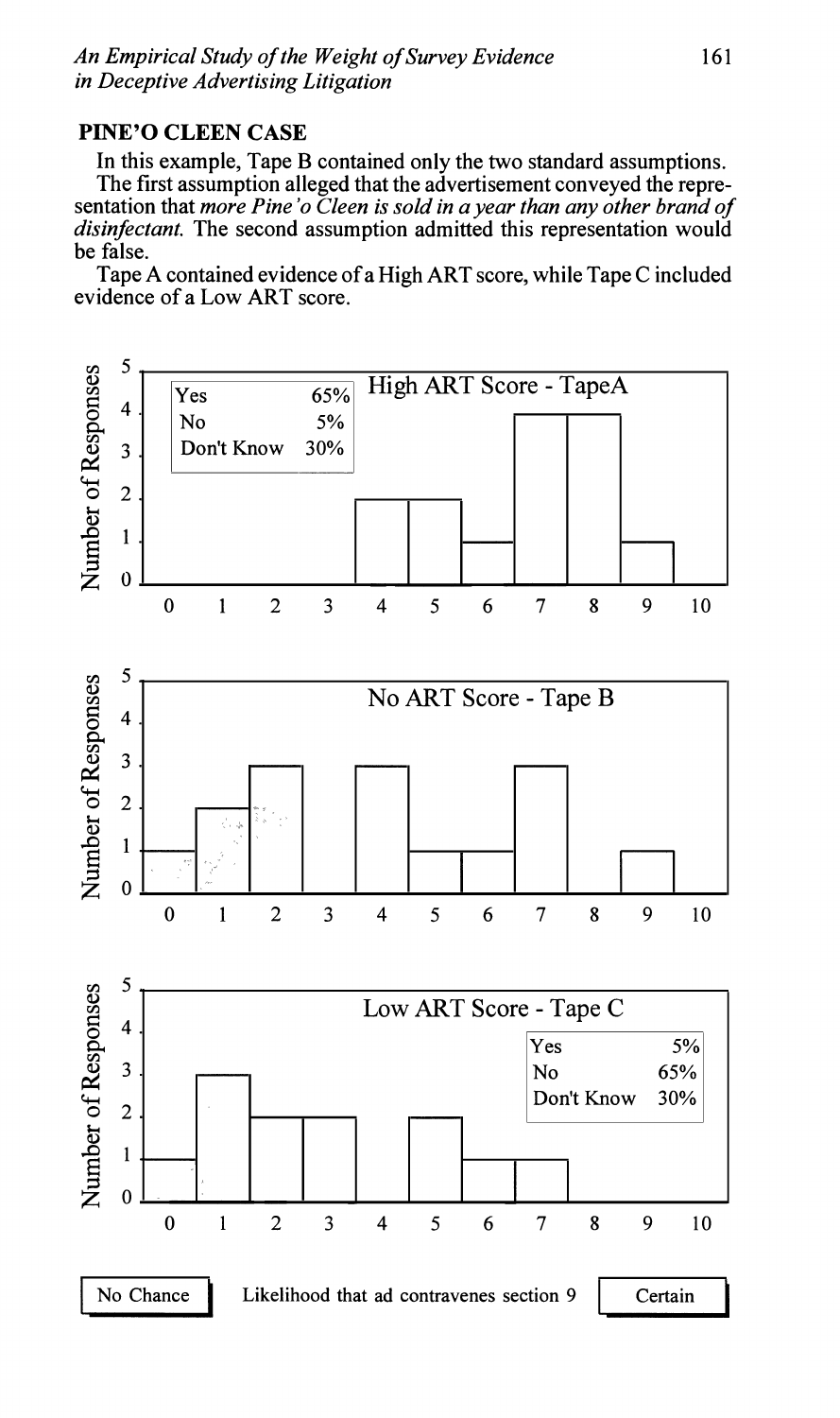## **MITSUBISHI CASE**

In this example, Tape B contained only the two standard assumptions. The first assumption alleged that the advertisement conveyed the repre-

sentation that *Mitsubishi has won some of the major international four wheel drive rallies in the last three years.* The second assumption admitted this representation would be false.

Tape A contained evidence of a Low ART score, while Tape C included evidence of a High ART score.

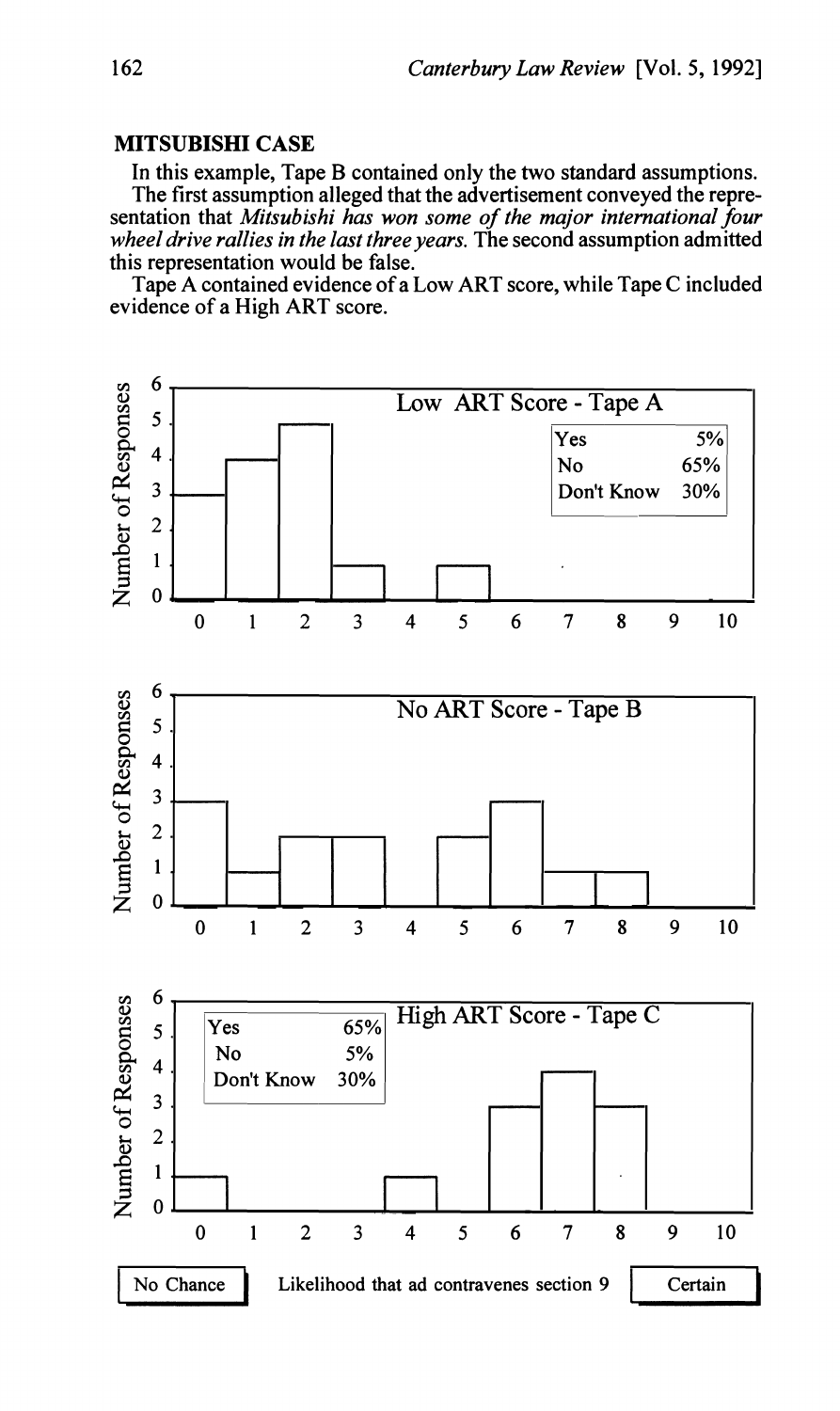# **PALMOLIVE CASE**

In this example it was alleged that the advertisement conveyed the representation that *soaking one's hands in undiluted Palmolive is beneficial for the skin of most people.* 

All participants made their first estimates based only on the standard assumptions.

The ART score evidence that formed the basis of the second estimate is shown in the bar charts below.

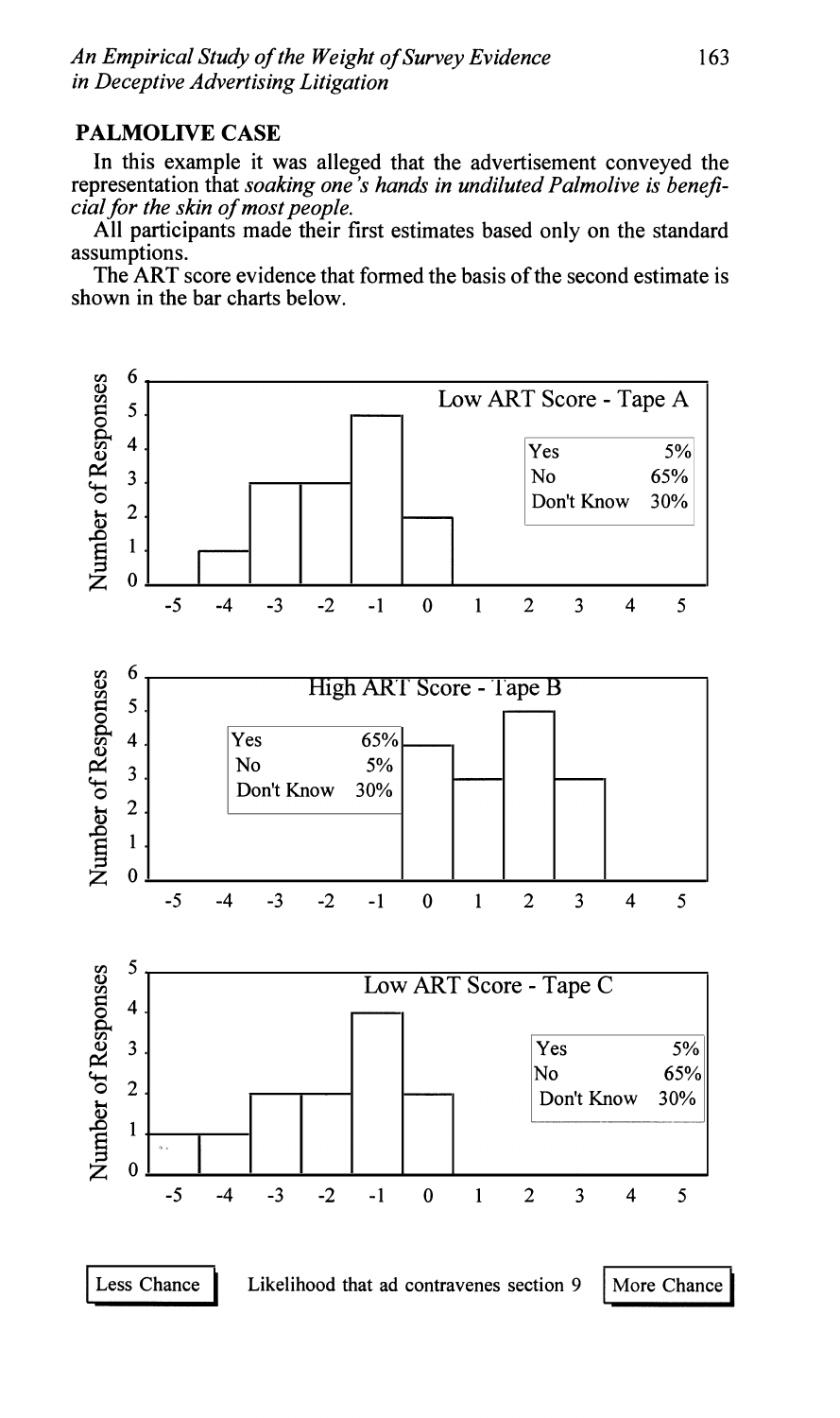### **PANADOL CASE**

In this example it was alleged that the advertisement conveyed the representation that *Clinical tests show that Panadol is more gentle on the stomach than any other brand of pain reliever.* 

All participants made their first estimates based only on the standard assumptions.

The ART score evidence that formed the basis of the second estimate is shown in the bar charts below.

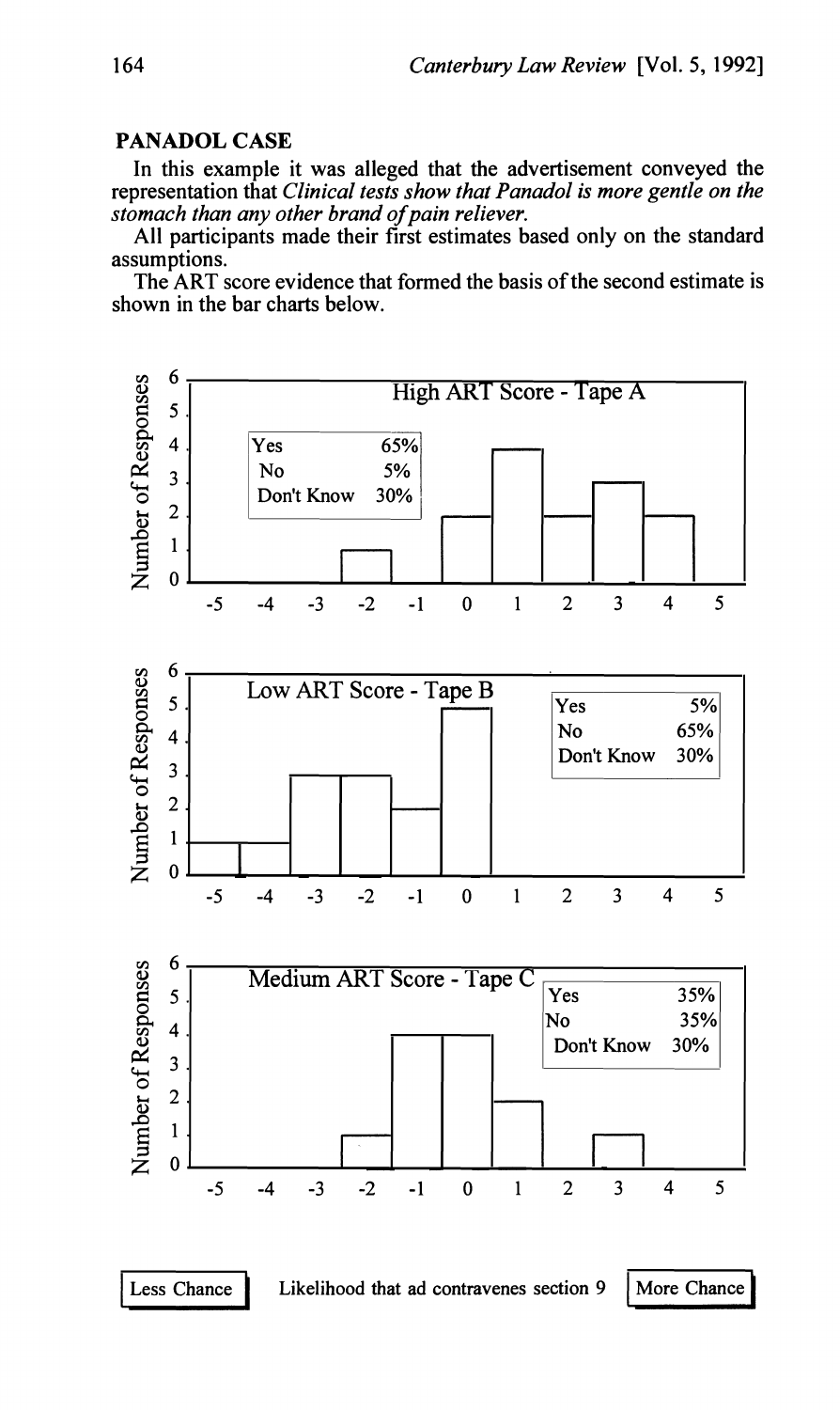# **TOYOTA CASE**

In this example it was alleged that the advertisement conveyed the representation that *Six million dollars was spent on research and development directly related to the Toyota Corona.* 

All participants made their first estimates based only on the standard assumptions.

The ART score evidence that formed the basis of the second estimate is shown in the bar charts below.

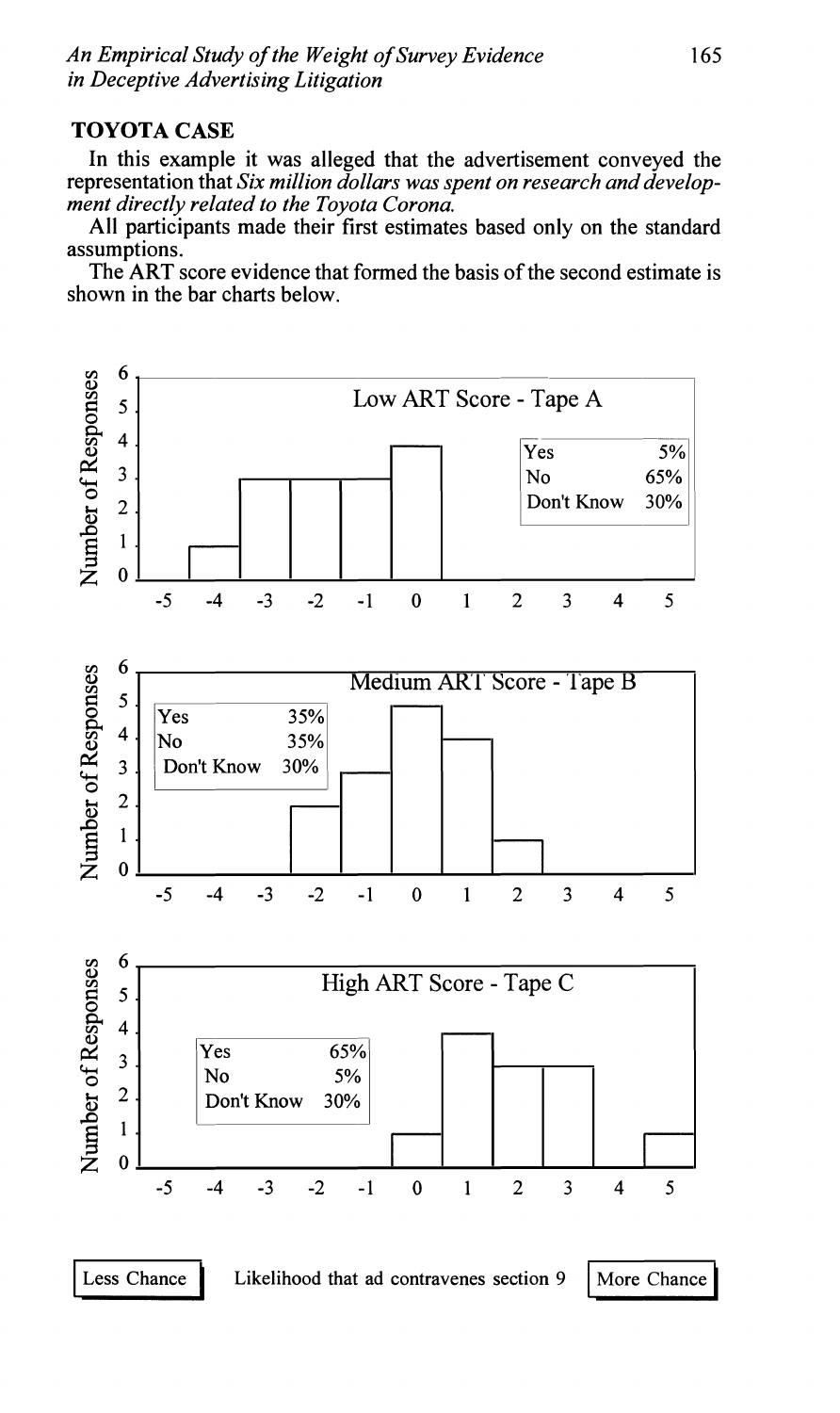After predicting the outcome of the nine hypothetical cases, participants were asked whether a number of possible changes to the format of audience reaction tests would affect the weight of the evidence. In describing the effect of these changes, participants used a five-point scale ranging from "greatly reduced weight" at one end to "greatly increased weight" at the other. The horizontal axis in the following bar charts corresponds to this scale. The vertical axis shows the number of participants who selected each point on the scale.

The first change investigated related to the number of subjects included in the tests. The vast majority of participants thought that doubling the sample size (i.e. from 1000 to 2000) would have either no effect or only slightly increase the weight given to the evidence as is shown below.



Double Sample from 1000 to 2000

The second variation considered was the number of times the advertisement is shown before subjects respond to the survey questions. The vast majority of participants felt that showing the advertisement twice rather than once would have either no effect or only slightly increase the weight accorded to the evidence. A few believed this would slightly reduce the probative value of the evidence as is shown below.



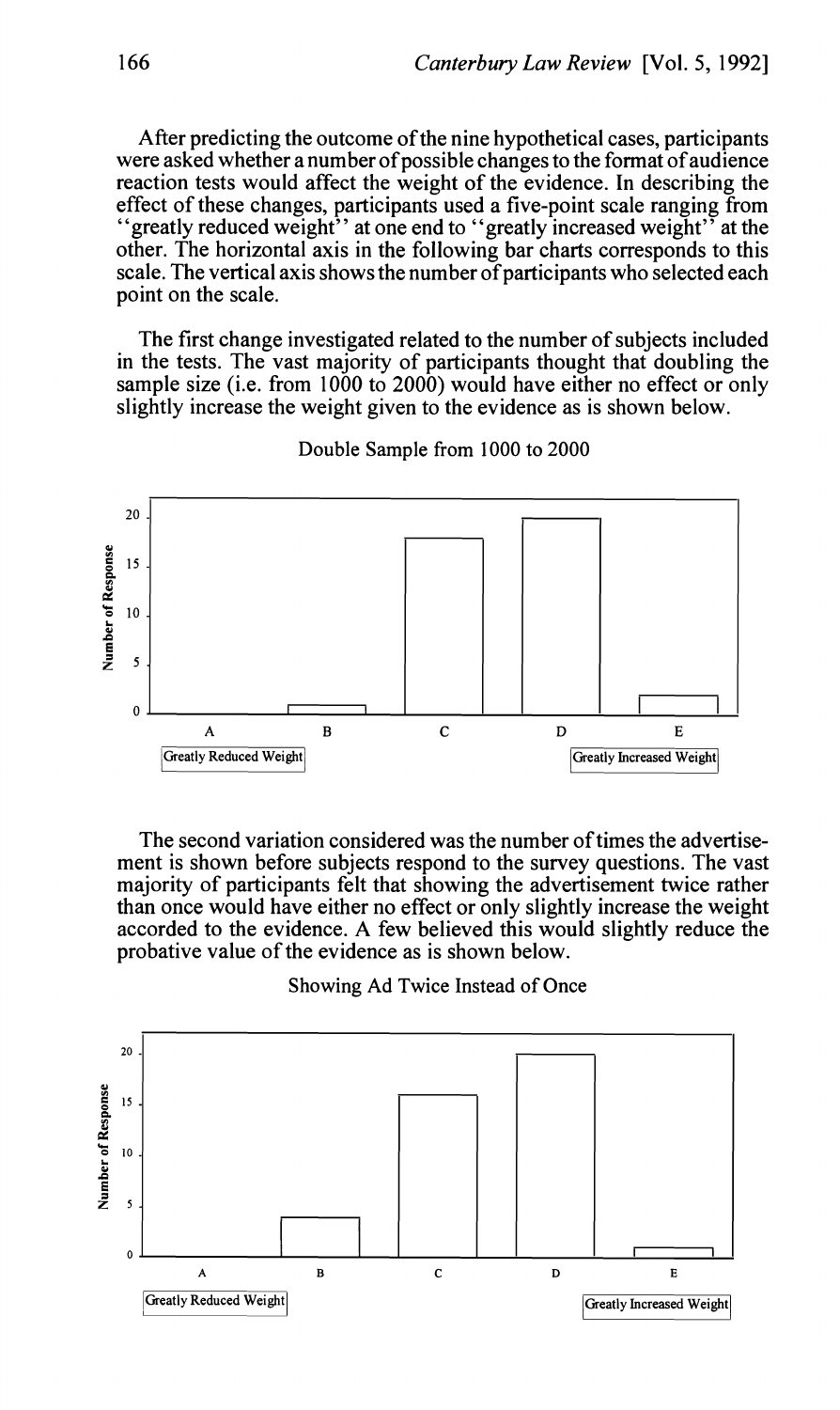### *An Empirical Study* **of** *the Weight* **of** *Survey Evidence* 167 *in Deceptive Advertising Litigation*

The third variation examined was the possibility of using open-ended questions rather than forced-choice questions. Based on Professor Preston's suggestion, it was tentatively concluded that responses to forcedchoice questions would be given greater weight than those to open-ended questions. This conclusion was not supported by participants. One third of participants thought that using open-ended questions would greatly increase the weight given to the evidence. Another third thought such evidence would be given slightly greater weight. Only a few supported the conclusion that such evidence would be given much less weight as is shown below.

**Using Open Ended Question** 



The final possible variation investigated related to the group from which subjects were selected. Participants were asked from which of four possible groups should subjects for audience reaction tests be selected, in order to provide the most probative evidence. These four groups were defined as follows:

- The general adult population
- The people who watched the programme(s) in which the advertisement was shown
- The people who regularly buy products of the type advertised
- The people who fall within the "target market" as defined by the advertiser

There was very little consensus among participants as to whose reactions the Court would find most relevant as is shown below.

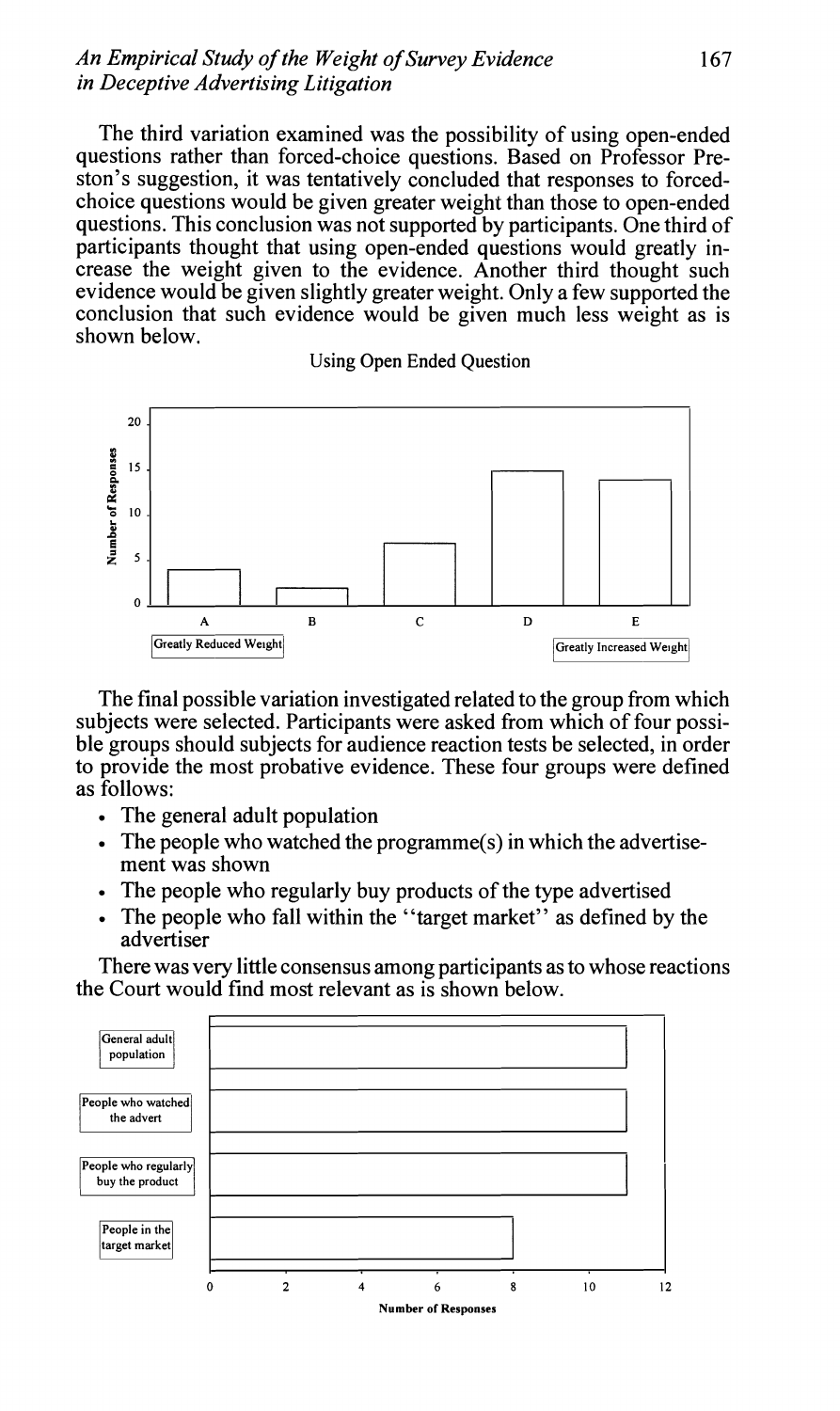### VII. CONCLUSIONS

Several forms of evidence may be adduced on the issue of whether a television advertisement conveys the implied claim alleged by the plaintiff. The main forms of extrinsic evidence include:

- . testimony of individual consumers
- expert opinion testimony (unrelated to any survey)
- survey evidence

The weaknesses of the first two forms of evidence are well recognised. The main problem with testimony of individual consumers is that they may be carefully selected and briefed prior to the hearing in such a way that substantial doubt is cast on the extent to which their responses are representative of the general television audience. The problem with expert opinion testimony is that no generally accepted theory of advertising exists from which one can predict with any confidence how consumers will interpret a particular advertisement.

These considerations have led to numerous calls for the Courts in Australia and New Zealand to place more reliance on survey evidence. For example, Warren Pengilley has argued that:

[Tlhe results obtained from alternative methods of gathering evidence in areas properly subject to survey are so much less reliable than the evidence obtained by such properly conducted surveys.42

In FTC deceptive advertising proceedings in the United States, surveys are generally described as providing more probative evidence than either expert opinion testimony or testimony from individual consumers. Professor Preston states:

The record shows that the best extrinsic evidence of deceptiveness is methodologically acceptable consumer research that pertains directly to the question of what message is<br>conveyed 43 conveyed.4

Despite this statement, considerable doubt remains about the actual impact of survey evidence in FTC decisions. This is due to the existence of the intrinsic evidence which is the evidence provided by the advertisement itself. It is difficult to determine from the reported decisions whether the Commission's findings were based on the survey evidence or on its own interpretation of the advertisement. As Professor Preston has noted:

The FTC, which is empowered to decide without extrinsic evidence if it so chooses, might arbitrarily choose to accept as relevant any indirect evidence that suits its predilection and reject as irrelevant any that does not ... The same potential for arbitrariness could also exist with respect to methodologically flawed research. While there is no question that such flaws may lead to rejection, the record shows that they sometimes do not prevent the research from yielding findings.44

The FTC typically describes survey evidence as corroborating its own view of the claims implied by the advertisement. It rarely describes the evidence as decisive on the issue.

Similar attitudes are evident in section 9 cases in Australia and New Zealand. The Courts usually describe the question of whether conduct is

- 42 Pengilley W, "Survey Evidence inTrade Practice Cases" 5 **AMLB** 1 at **3.** 43 Preston I L, "Extrinsic Evidence in Federal Trade Commission Deceptiveness Cases" **[I9871**  *Columbia Business Law Review* **633** at **691.**
- 44 Ibid, at **693.**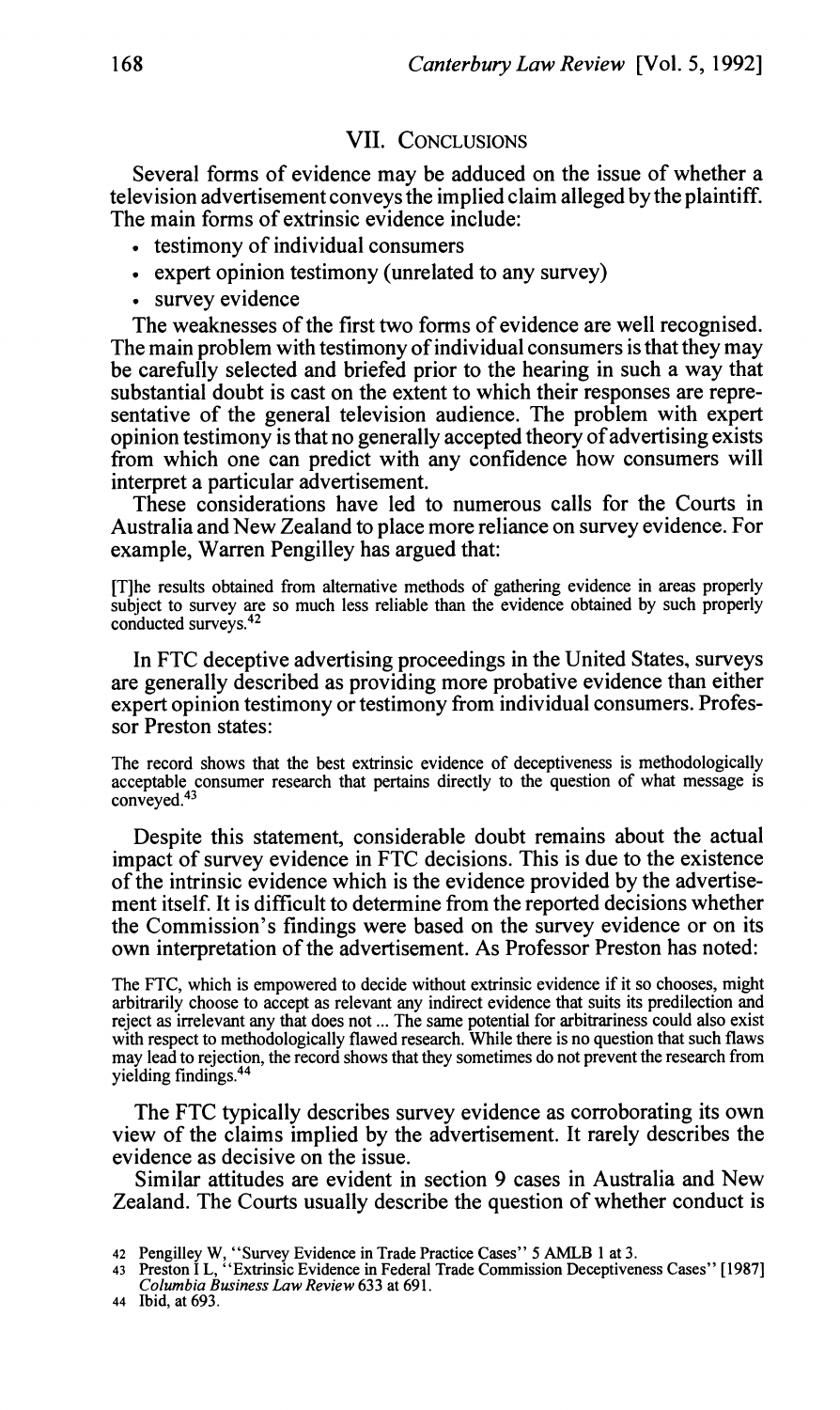misleading or deceptive as a question of fact. However, they repeatedly emphasise that this question is one for the Court to decide. This suggests that the most important factor in the Court's finding as to the claims implied by a television advertisement is the judge's own interpretation of the commercial. Indeed, it might be argued that gathering any extrinsic evidence on this issue is simply a waste of time and money. According to this view, a judge is unlikely to pay any attention to a survey that conflicts with his or her own perception of the claims implied by a television advertisement.

The research described here sought to evaluate this view. The major finding of the research is that barristers experienced in section 9 litigation generally believe that ART scores would influence a judge with respect to the issue of whether a television advertisement conveys the implied claim(s) alleged by the plaintiff.

Analysis of all the estimates for the nine cases shows that the mean prediction of the chances of the advertisement being found deceptive where no evidence of ART scores was provided was  $\overline{4}2\%$  (ie 4.2 on the scale). This compares with a mean of 25% for predictions based on a low ART score and a mean of 61% for predictions based on a high ART score. Thus, experienced barristers believe that most judges would be willing to forgo their own interpretation of the advertisement where this interpretation was shown to conflict with evidence of audience reaction tests. On this basis, it is concluded that audience reaction tests provide highly probative evidence of the claims implied by a television commercial.

The possibility that some other type of survey would provide even more probative evidence should not be overlooked. This possibility was explored only briefly in the study. The initial findings suggest that increasing the size of the survey sample or the number of times the advertisment is shown to the audience would have little effect on the probative value of the evidence. Furthermore, it appears that alternative conceptions of the survey population would have little impact on the weight attributed to the evidence.

Future research might address the issue of whether surveys using open-ended questions would be given more weight than those using forced-choice questions. Most participants in this study felt that this was likely to be the case. This finding probably reflects a perception of forced-choice questions as being leading questions. It may also reflect participants' unfamiliarity with the United States decisions and the problems associated with open-ended questions. In our view, Professor Farmer's comments on this issue deserve particular attention:

It is surely inevitable that an analysis of any question, or series of questions, whether contained in a survey or asked in court, will always be able to reveal certain assumptions contained in the question or questions which might be said to a make a particular question to some extent leading. The mere asking of a question as a sequel to an earlier question on the same subject-matter will necessarily involve predication of the earlier question and hence to some extent pre-condition the response. It is respectfully submitted therefore that, in analysing the objectivity of the form of a questionnnaire used in a survey, a reasonably realistic approach should be taken. Surveys should not be judged more harshly in this respect than other kinds of evidence.<sup>45</sup>

The extent to which this comment influences judicial attitudes to survey evidence in Australia and New Zealand remains to be seen. The early signs

45 Farmer J *A, Australian Trade Practices Reporter (Vol2) at* 15-095.